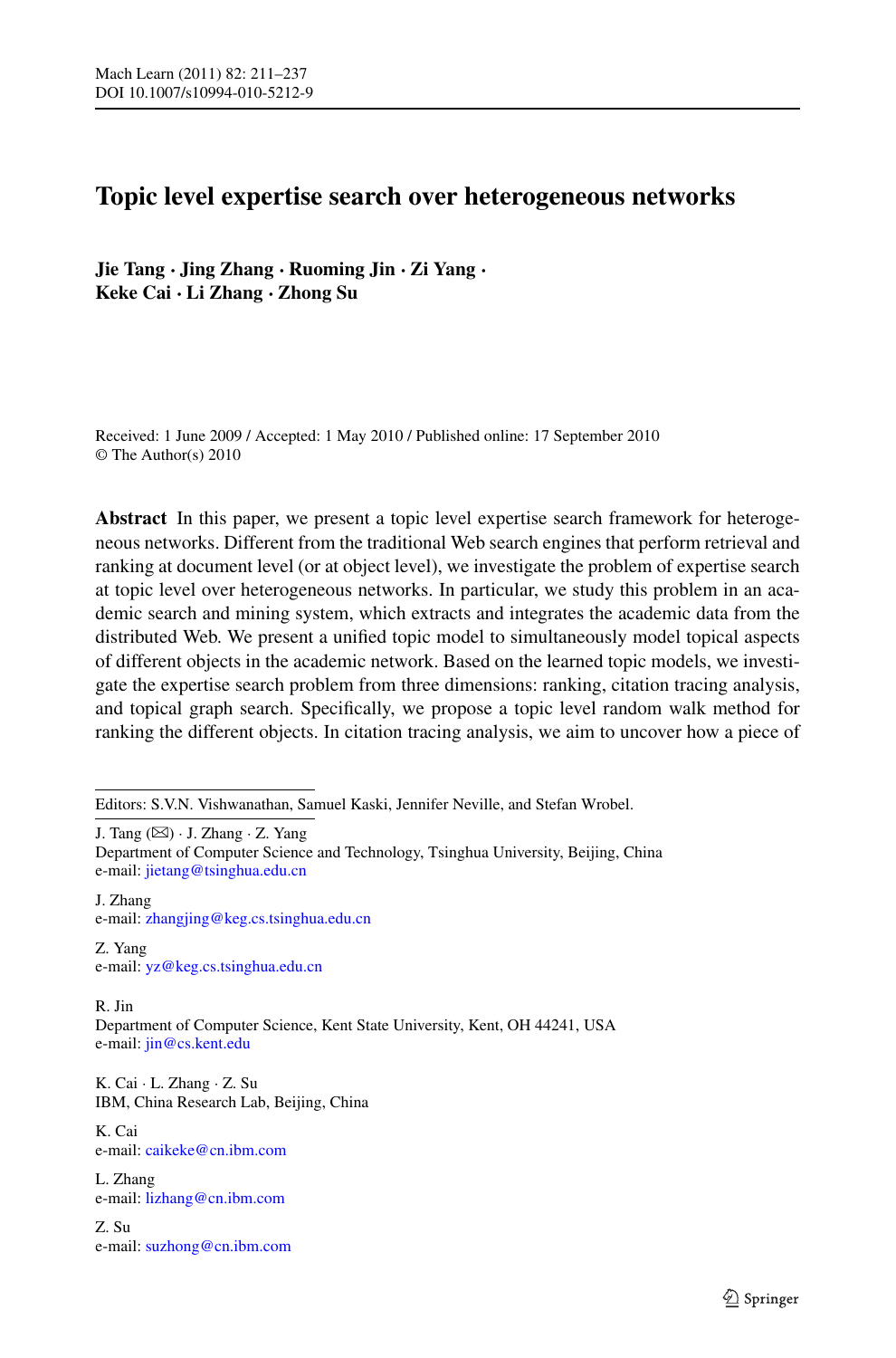work influences its follow-up work. Finally, we have developed a topical graph search function, based on the topic modeling and citation tracing analysis. Experimental results show that various expertise search and mining tasks can indeed benefit from the proposed topic level analysis approach.

**Keywords** Social network · Information extraction · Name disambiguation · Topic modeling · Expertise search · Association search

## **1 Introduction**

Heterogeneous networks are becoming prevalent in many real-world applications. For example in a heterogeneous academic network, there are different objects such as authors, conferences, and papers; in a product review system, there are objects like products, users, and reviews. The emerging complex networking data poses many fundamental challenges for search and mining of them.

Traditional keyword-based search essentially matches the queried keywords with documents, and object-oriented search extracts attributes for specific objects (e.g., product) and performs search at the object level. In contrast with the traditional search, our topic level search tries to extract the "semantics" of documents/queries and match them at the topic level. The fundamental issue in the topic level search is how to model the object/document with semantic topics. The problem becomes more challenging with the prevalence of heterogeneous networks, which usually consist of different types of objects. In addition, we need also consider how to employ the learned latent topical information to help the search and mining tasks.

Academic network is a typical heterogeneous network. Recently, the fast growing repository of scientific literature has posed many challenging issues in literature management. Preliminary statistics show that there are more than 1 million researchers, 3 million publications, and 32 million citation relationships in Computer Science (Tang et al. [2010](#page-25-0)). Previously, several systems have been developed for academic search, for instance  $DBLP<sup>1</sup>$  $DBLP<sup>1</sup>$  $DBLP<sup>1</sup>$ , CiteSeer<sup>2</sup>, Google Scholar<sup>3</sup>, Libra<sup>4</sup>, and Dblife<sup>5</sup>. However, most of these systems are simply modeling documents based on unigram language model (Zhai and Lafferty [2001](#page-26-0)). Libra (Nie et al. [2005\)](#page-25-1) considers papers, authors, and conferences as different objects and utilizes a PopRank (by extending PageRank, Page et al. [1999\)](#page-25-2) to rank the different objects. However, its search model is still based on keyword matching and does not consider topical aspects of the academic data. As a result, an object that is highly popular for one topic (even "spam" topic) may dominate the results of another topic in which it is less authoritative. We argue that existing modeling methods are insufficient for an in-depth analysis of such a large-scale heterogeneous network.

<span id="page-1-4"></span><span id="page-1-3"></span><span id="page-1-2"></span><span id="page-1-1"></span><span id="page-1-0"></span>We begin with several motivating examples drawn from the academic daily life. First, when starting a work on a new research topic, a researcher, especially a beginning researcher, often wants to have a quick overview of the research topic: who are the experts on this topic?

<sup>1</sup><http://www.informatik.uni-trier.de/~ley/db/>.

<sup>2</sup><http://citeseerx.ist.psu.edu/>.

<sup>3</sup>[http://scholar.google.com.](http://scholar.google.com)

<sup>4</sup>[http://libra.msra.cn/.](http://libra.msra.cn/)

<sup>5</sup><http://dblife.cs.wisc.edu/>.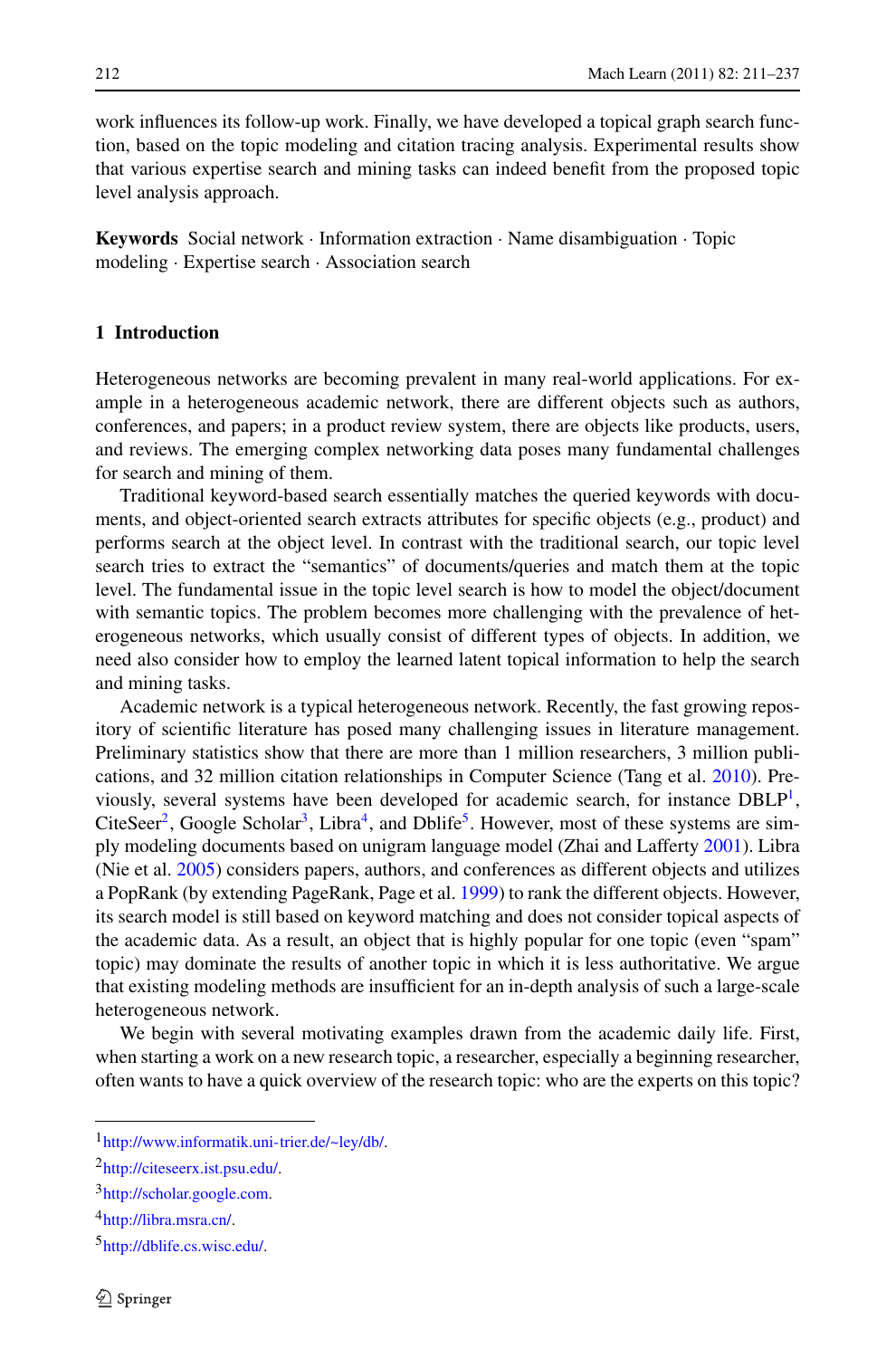what are the best papers? what are the authoritative publication venues in this research area? and what are the most well-known research labs? Next, to further the research, the researcher wants to have an in-depth understanding of the research field: what are the hot sub-topics discussed in this field? how this field has been evolving in the past years? what are the relationships between different research works? and how a piece of research work influences its follow-up work? Moreover, when got a new idea, the researcher is usually eager to know which papers he should refer to. Additionally, researchers often want to be informed with the research trend of the academic community, e.g., what are the hot research fields? which fields grew up quickly in the past years and which ones taper off? who are the most active researchers in a specific field?

To summarize, the fundamental challenges include: How to capture the topical "semantics" for each object in the academic network? and How to improve the quality of search and mining over the networking data with the learned topic models?

Recently, statistical topic models have attracted much attention from the research community. Topic models such as probabilistic Latent Semantic Indexing (pLSI) (Hofmann [1999\)](#page-24-0) and Latent Dirichlet Allocation (LDA) (Blei et al. [2003\)](#page-24-1) have been proposed to model latent topics among documents and have been successfully applied to multiple text mining tasks (McCallum et al. [2007;](#page-25-3) Mimno and McCallum [2007](#page-25-4); Steyvers et al. [2004;](#page-25-5) Zhai et al. [2004](#page-26-1)). Inspired by the recent success of topic models for text mining, in this work, we are investigating a paradigm shift to enable search/analysis at topic level for the academic network with the following contributions:

- We present a probabilistic topic model to simultaneously model the different objects in the heterogeneous academic network by incorporating the link information (citation relationship).
- Based on the topic modeling results, we investigate how to improve the performance of expertise search, and then study two interesting issues: citation tracing analysis and topical graph search.
- We evaluate the effectiveness of the approaches and experimental results show that the topic level analysis can effectively improve the performance of expertise search (+15.4% in terms of MAP) and citation relationship categorization  $(+16.3\%)$ .

We have developed Arnetminer.org<sup>6</sup>, a topic level academic search engine, in which we aim to provide comprehensive services for research communities. Currently, the system collects information of over 1 million researchers, 3 million publication papers (including 1 million full papers), and 8 thousand conferences. Services such as expertise search, people association search, topical graph search, and topic browser are provided in Arnetminer. The system is in operation on the internet since 2006 and receives a large amount of accesses from 190 countries.

<span id="page-2-0"></span>The paper is organized as follows. In Sect. [2](#page-3-0), we introduce the extracted heterogeneous academic network. In Sect. [3](#page-4-0), we explain our approach for topical analysis over the heterogeneous network. In Sect. [4](#page-8-0), we describe how to take advantage of the discovered topical aspects for expertise search. In Sect. [5,](#page-15-0) we introduce how we employ parallelization techniques to improve the topical analysis efficiency. Section [6](#page-16-0) gives the experimental results. Section [7](#page-22-0) reviews the related work. We conclude the paper in Sect. [8](#page-24-2).

<sup>6</sup><http://arnetminer.org>.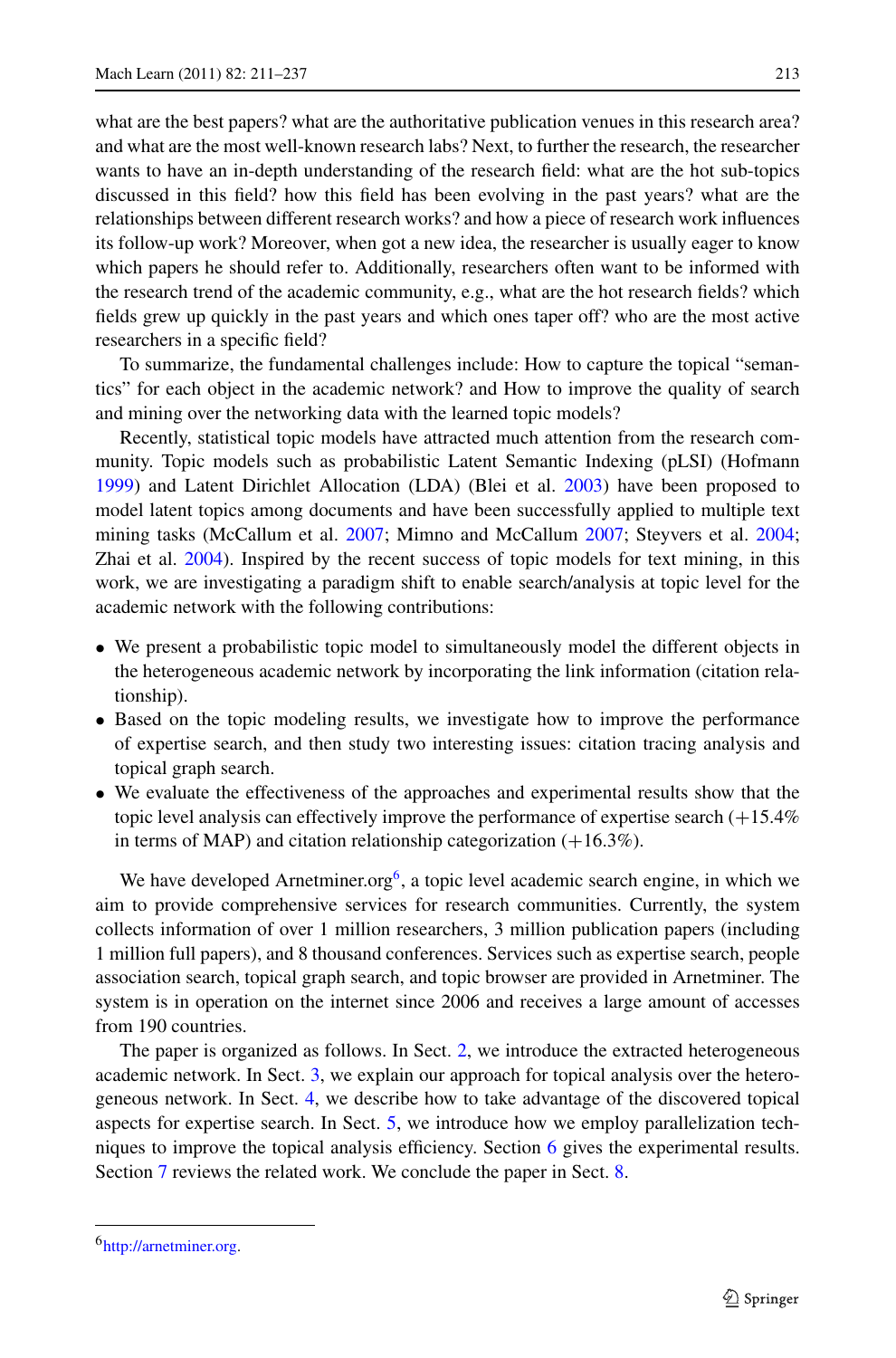## <span id="page-3-0"></span>**2 Data preparation**

The academic data is distributed on the Web. For searching and mining the academic network, we need to first extract the networking data from the Web. We define the data model of the academic network (as shown in Fig. [1](#page-3-1)).

Some of the academic data can be extracted from structured data sources such as the publication information from DBLP; while other data needs to be extracted from unstructured Web pages such as researchers' homepages. We propose a unified approach to extract researcher profiles from the researchers' homepages. We integrate the publication data from online databases. We extract the organization information from Wikipedia using regular expressions.

Our technique contribution includes the unified approach for researcher profiling (Tang et al. [2007](#page-25-6)) and the approach for dealing with the name disambiguation problem in the integration (Zhang et al. [2007a\)](#page-26-2). The unified approach for research profiling explored in this paper is based on a Tree-structured Conditional Random Fields (TCRFs) (Tang et al. [2006](#page-25-7)).

*Researcher profiling* Specifically, the researcher profiling approach consists of three steps: relevant page identification, preprocessing, and tagging. In relevant page identification, given a researcher name, we first get a list of web pages by a search engine (we use Google API) and then identify the homepage/introducing page using a classifier. The performance of the classifier is 92*.*39% in terms of F1-measure. In preprocessing, we separate the text into tokens and assign possible tags to each token. The tokens form the basic units in the following tagging step and the pages form the sequences of units. In tagging, given a sequence of units, we determine the most likely corresponding sequence of tags by using a trained tagging model. The type of the tags corresponds to the profile property (as shown in Fig. [1](#page-3-1)).



<span id="page-3-1"></span>**Fig. 1** The schema of academic network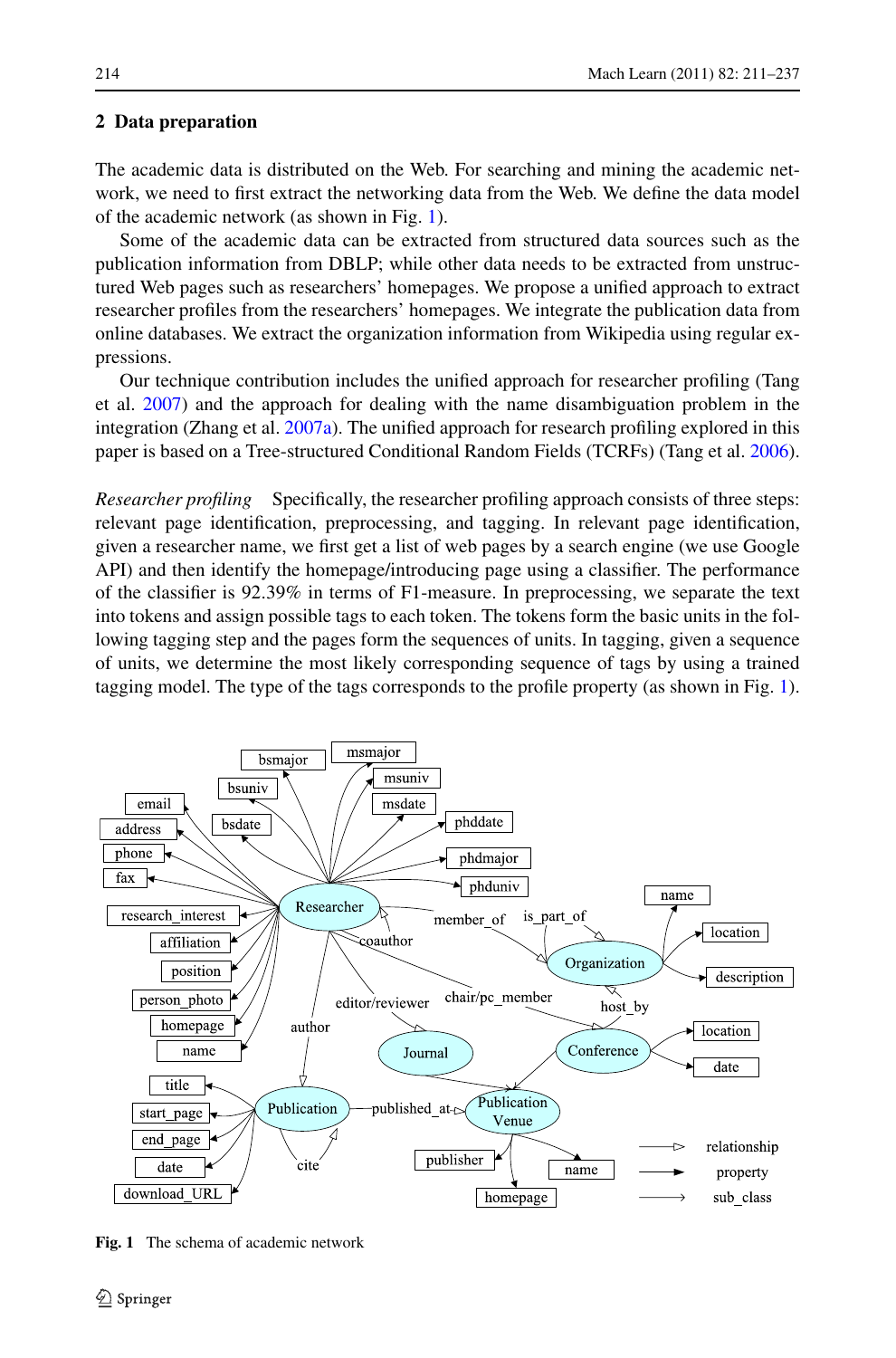As the tagging model, we use Tree-structured Conditional Random Fields (TCRFs) (Tang et al. [2006](#page-25-7)). TCRFs can model dependencies across hierarchically laid-out information. In researcher profile extraction, an identified homepage can be represented as an Document Object Model (DOM) tree. The root node corresponds to the Web page, a leaf node denotes a word token, and an inner node denotes a coarse information block (e.g., a block containing contact information). For parameter estimation, as the graphical structure in TCRFs can be a tree with cycles, exact inference will be expensive. We propose using the Tree-based Reparameterization (TRP) algorithm (Wainwright et al. [2001\)](#page-25-8) to compute the approximate inference.

We evaluate the performance of the proposed approach on 2,000 randomly chosen researchers' homepages. Our approach can reach 86.70% (in terms of F1-measure) on average. We compare our method with several state-of-the-art methods, i.e., rule learning based method (Amilcare), classification based method (SVM-based method), and linearchain CRFs. Our approach significantly outperforms  $(+3.4\%-33.2\%)$  the baseline methods for profile extraction.

*Integration* We collect the publication data from online databases including DBLP, ACM Digital library, Citeseer, and others. For integrating researcher profiles and the publication data, the author name is used as the identifier. Thus it is necessary to deal with the name ambiguity problem. The task of name disambiguation is defined as follows: Given a person name *a*, we denote all papers having the author name *a* as  $P = \{p_1, p_2, \ldots, p_n\}$ . Suppose there existing *k* actual researchers  $\{y_1, y_2, \ldots, y_k\}$  having the name *a*, our task is to assign each of these *n* papers to its real researcher  $y_i$ . We propose a probabilistic framework for name disambiguation based on Hidden Markov Random Fields (HMRF) (Zhang et al.  $2007a$ ). The method effectively improves  $(+8%)$  the performance of name disambiguation, by comparing with the baseline methods on two real-world data sets.

<span id="page-4-0"></span>*Heterogeneous academic network* The extracted/integrated data is stored into an academic network base. With the profiling and integration methods, we have already collected 1,048,504 researcher profiles, 3,258,504 publications, 8,042 conferences, and 34,215,473 paper-paper citation relationships, and 57,443,857 coauthor relationships. A detailed introduction about how the academic network has been constructed can be referred to (Tang et al. [2010\)](#page-25-0). Based on the academic network, we have developed an academic search system, called Arnetminer. Services such as expertise search, citation tracing analysis, topical graph search, and topic browser are provided.

## **3 Topical analysis**

The objective of topical analysis is to discover latent topics ("semantic" aspects) associated with each object in the academic network. Traditional keyword-based analysis tends to be overly specific in terms of matching words. Topic analysis can alleviate the problem by representing each object at the topic level. We present two topic models: Author-Conference-Topic (ACT) model and Citation-Tracing-Topic (CTT) model. In the next section, we will discuss how to take advantage of the discovered topics in academic search, citation tracing analysis, and topical graph search.

Before introducing the two topic models, we first give the definition of topic. Each topic *z* is defined as  $\{(w_1, P(w_1|z)), \ldots, (w_{N1}, P(w_N|z))\}$ . The definition means that a topic is represented by a mixture of words and their probabilities belonging to the topic. The topic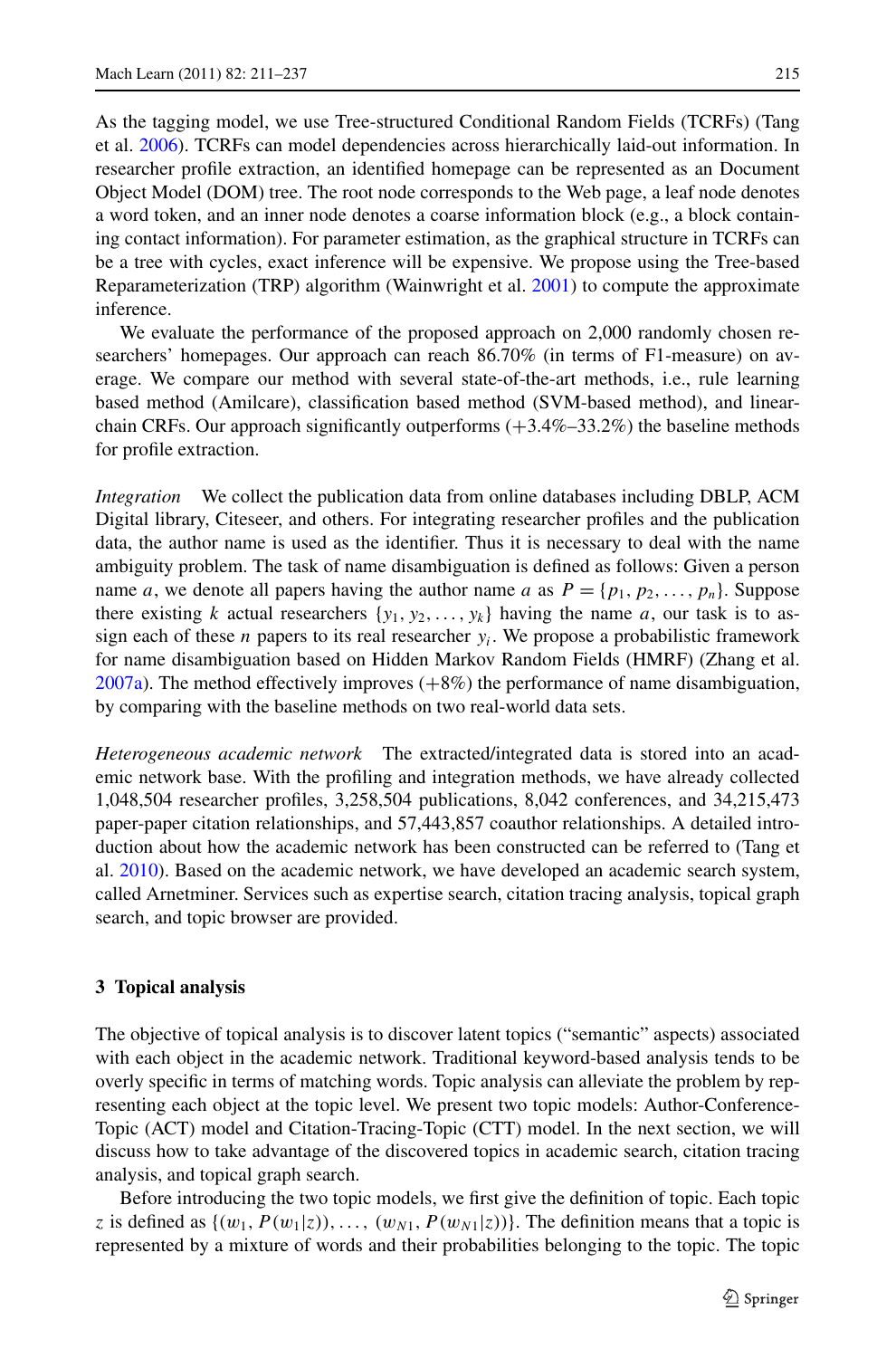| Symbol           | Description                                                                                   |
|------------------|-----------------------------------------------------------------------------------------------|
| M                | Number of papers                                                                              |
| $\boldsymbol{P}$ | Number of citation contexts                                                                   |
| V                | Number of unique words in papers                                                              |
| T                | Number of topics                                                                              |
| K                | Number of categories                                                                          |
| $N_d$            | Number of words in paper $d$                                                                  |
| $N_p$            | Number of words in citation context $p$                                                       |
| d                | A paper                                                                                       |
| $\boldsymbol{p}$ | A citation context                                                                            |
| $w_{di}$         | The $i$ -th word in paper $d$                                                                 |
| $w_{pi}$         | The $i$ -th word in citation context $p$                                                      |
| $z_{di}$         | The topic assigned to the $i$ -th word in paper $d$                                           |
| $c_{pi}$         | The category assigned to the $i$ -th word in citation context $p$                             |
| $z_{pi}^s$       | The topic chosen from the citing paper for the $i$ -th word in citation context $p$           |
| $z_{pi}^t$       | The topic chosen from the cited paper for the $i$ -th word in citation context $p$            |
| $\theta_d$       | Multinomial distribution over topics specific to paper d                                      |
| $\phi_z$         | Multinomial distribution over words specific to $\zeta$                                       |
| $\psi_{z^sz^t}$  | Multinomial distribution over relationship categories specific to the topic pair $(z^s, z^t)$ |
| $\lambda_c$      | Multinomial distribution over words specific to the category $c$                              |

<span id="page-5-0"></span>**Table 1** Notations

definition can be also extended to other information sources. For example, we can extend the topic definition by publication venues, i.e.,  $\{(c_1, P(c_1|z)), \ldots, (c_N, P(c_N|z))\}$ . Further, each object can be associated with a set of topic distribution, e.g., a researcher *a* is associated with  ${P(z|a)}_z$ . Table [1](#page-5-0) lists the major notations used throughout this paper.

#### 3.1 Author-conference-topic model

Basically, the academic network is composed of three types of objects: authors, papers, and conferences. Our goal is to discover the latent topic distribution associated with each object. Modeling the different sources can be done in many different ways, for example, using the state-of-the-art language model (LM) (Baeza-Yates and Ribeiro-Neto [1999](#page-24-3)) or using a separated pLSI (Hofmann [1999\)](#page-24-0) or LDA (Blei et al. [2003](#page-24-1)) for each type of object. However, the different types of objects in the academic network are often intertwined. Separately learning the model for each type of object cannot take advantage of the correlation between them, thus may result in unsatisfactory performance. Some preliminary experimental results (Tang et al. [2008a](#page-25-9)) confirm this assumption. Our main idea in this work is to use a unified probabilistic model to model papers, authors, and publication venues simultaneously.

The proposed topic model is called Author-Conference-Topic (ACT) model. For simplicity, we use conference to denote conference, journal, and book hereafter. The model simulates the process of writing a scientific paper using a series of probabilistic steps. In essence, the topic model uses a latent topic layer as the bridge to connect the different types of objects. More accurately, for each object it estimates a mixture of topic distribution which represents the probability of the object being associated with every topic. For example, for each paper, we have a set of probabilities  $\{P(z_i|d)\}$ , respectively denoting how likely paper *d* discusses a topic *zi*.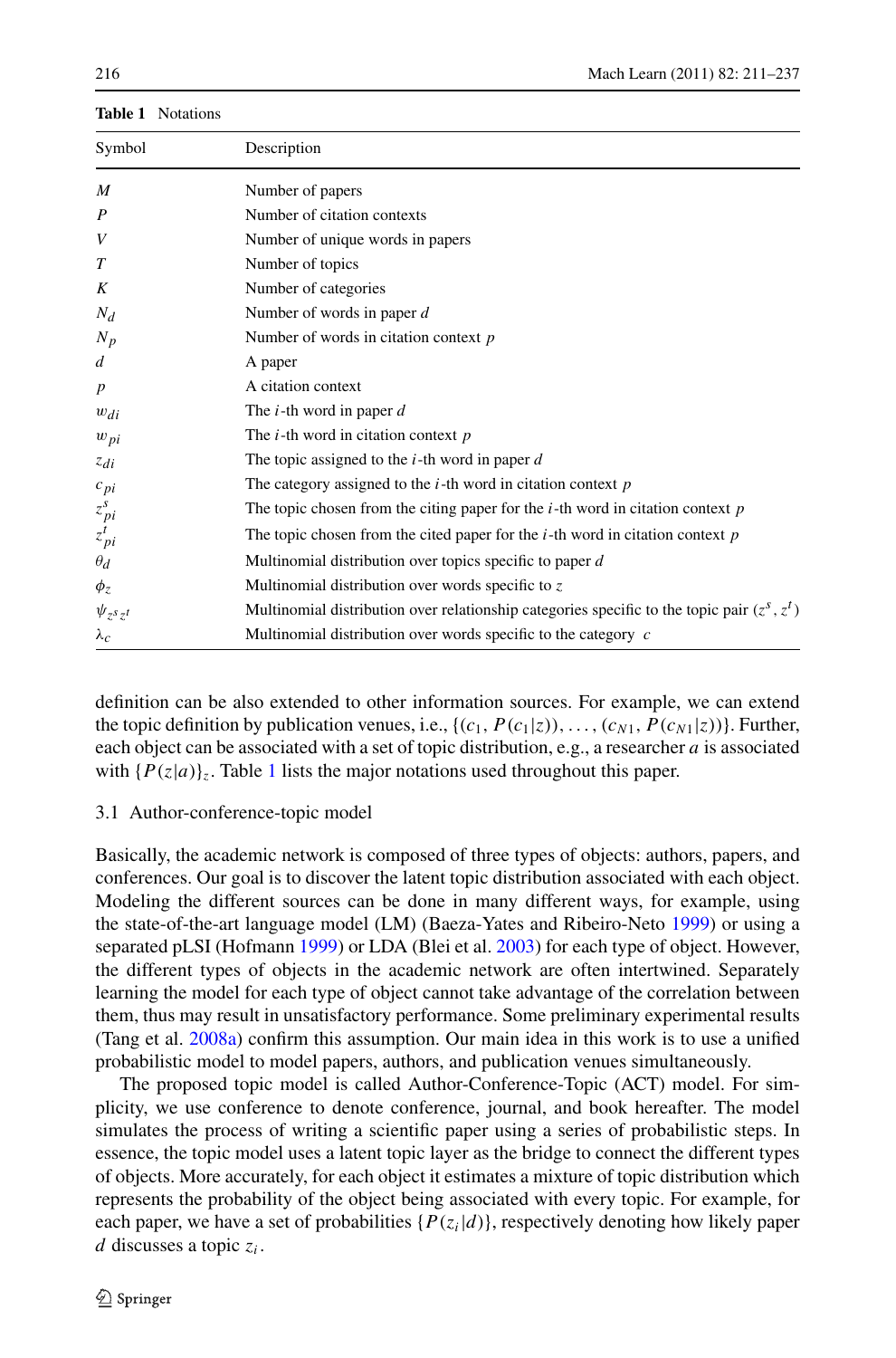We use Gibbs sampling for parameter estimation. During parameter estimation, the algorithm keeps track of a  $A \times T$  (author by topic) count matrix, a  $T \times V$  (topic by word) count matrix, and a  $T \times C$  (topic by conference) count matrix. Given these three count matrices, we can estimate the probability of a topic given an author  $P(z|a)$  or  $\theta_{az}$ , the probability of a word given a topic  $P(w|z)$  or  $\phi_{zw}$ , and the probability of a conference given a topic  $P(c|z)$ or  $\psi_{zc}$ . Interested reader can refer to (Tang et al. [2008a](#page-25-9)) for more details.

# 3.2 Citation-tracing-topic model

The ACT model can model the topical aspects associated with objects, but ignores the link information. We further investigate how to model the citation relationship in the topic model. Generally, we hope that the topic model can capture the characteristics of the citation relationship and its connected papers, for example, the correlation between the relationship category (e.g. "Basic theory" and "Comparable work") and the topic distribution of the papers. We propose a novel topic model, called Citation-Tracing-Topic (CTT) model, to extract topics in the paper and to categorize the citation relationship in a unified way. The basic idea is to use two correlated generative processes to fulfill the two subtasks simultaneously. Figure [2](#page-6-0) shows the graphical representation of the CTT model. The first process (the left/right column of Fig. [2](#page-6-0)) is to model the topic distribution within each paper. The second process (the middle column of Fig. [2](#page-6-0)) is to model the citation relationship between the source paper and the target paper. Specifically, each citation relationship corresponds to a *Citation Context*, which is defined by the context words surrounding the citation position, e.g., the words ". . . We use Cosine computation (Andrieu et al. [2003](#page-24-4)) to evaluate the similarity . . . " would be the citation context between the source paper and the target paper "(Andrieu et al. [2003\)](#page-24-4)". Each citation context is denoted as  $p$ . We use the correlation between the two processes to



<span id="page-6-0"></span>**Fig. 2** Graphical representation of the CTT model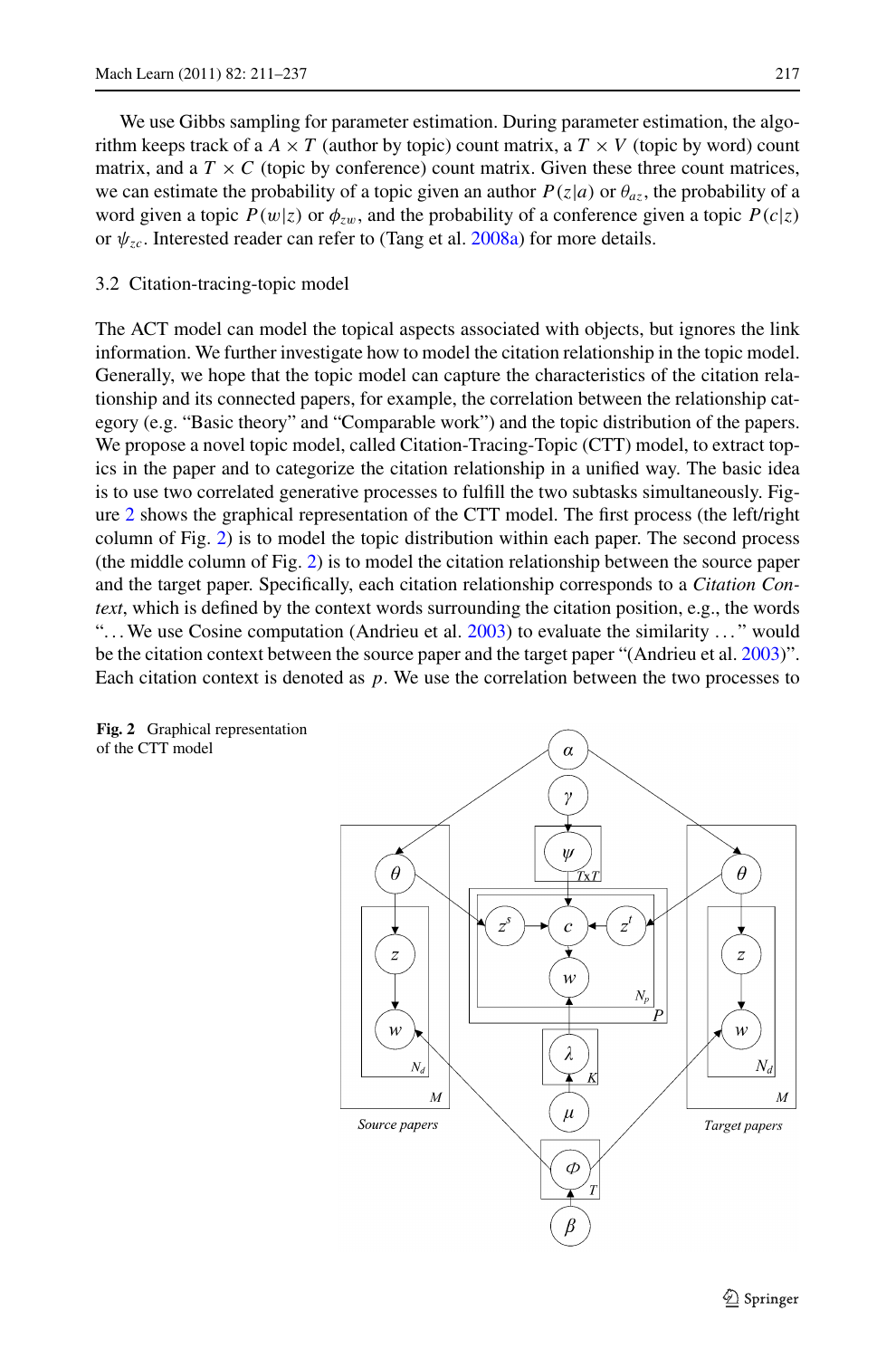model dependencies between the topic distribution and the relationship category. Formally, the generative process of the CTT model is described as:

- For each word  $w_{di}$  in paper  $d$ :
	- $-$  draw a topic  $z_{di}$  from a multinomial *Mult* $(.\vert \theta_d)$ ;
	- draw the word  $w_{di}$  from a multinomial  $Mult(.|\phi_z);$
- For each word  $w_{pi}$  in citation context  $p$ :
	- draw a topic  $z^s$  from a multinomial *Mult*( $\theta_{p(s)}$ ) specific to the source paper  $p(s)$  of the citation context *p*;
	- draw a topic  $z^t$  from a multinomial  $Mult(.)\theta_{p(t)})$  specific to the target paper  $p(t)$  of the citation context *p*;
	- draw a category *c* from a multinomial  $Mult(.)\psi_{z^s z^t})$
	- draw the word  $w_{pi}$  from multinomial  $Mult(.|\lambda_c);$

where  $\theta$ ,  $\phi$ ,  $\psi$ , and  $\lambda$  are multinomial distributions respectively specific to paper *d*, topic *z*, topic-pair  $(z^s, z^t)$ , and relationship category *c*. We assume that the four multinomials are sampled from Dirichlet distributions with priors  $\alpha$ ,  $\beta$ ,  $\gamma$ , and  $\mu$ .

*Parameter estimation* There are four sets of unknown parameters in the CTT model: (1) the distribution  $\Theta$  of *M* paper-topics and the distribution  $\Phi$  of *T* topic-words; (2) the distribution  $\Psi$  of  $T \times T$  topic-pair-categories and the distribution  $\Lambda$  of K category-words; (3) the corresponding topic  $z_{di}$  for each word  $w_{di}$  in the paper *d*; and (4) the chosen topic pair  $(z^s, z^t)$  and the category  $c_{pj}$  for each word  $w_{pj}$  in the citation context p. It is usually intractable to exactly estimate the parameters in such a probabilistic model. A variety of algorithms have been proposed to conduct approximate estimation, for example variational EM methods (Blei et al. [2003](#page-24-1)), Gibbs sampling (Griffiths and Steyvers [2004;](#page-24-5) Steyvers et al. [2004\)](#page-25-5), and expectation propagation (Griffiths and Steyvers [2004](#page-24-5); Minka [2003\)](#page-25-10). We chose Gibbs sampling for its ease of implementation. Instead of estimating the model parameters directly, we evaluate (a) the posterior distribution on just *z* and then use the results to infer  $\Theta$  and  $\Phi$  for the first generative process; (b) the posterior distribution on topic pair  $(z^s, z^t)$ , and category *c*, and then use the sampling results to infer  $\Psi$  and  $\Lambda$ for the second generative process. More specifically, we begin with the joint distribution of variables **w**,  $\mathbf{w}_{pair}$ , **z**,  $\mathbf{z}^s$ ,  $\mathbf{z}^t$ , **c** given  $\alpha$ ,  $\beta$ ,  $\gamma$ , and  $\mu$  as:

$$
P(\mathbf{w}, \mathbf{w}_{pair}, \mathbf{z}, \mathbf{z}^{s}, \mathbf{z}^{l}, \mathbf{c} | \alpha, \beta, \gamma, \mu)
$$
  
= 
$$
\int_{\theta} \int_{\phi} \int_{\lambda} \int_{\psi} P(\mathbf{w}, \mathbf{z} | \theta, \phi) P(\mathbf{w}_{pair}, \mathbf{z}^{s}, \mathbf{z}^{l}, \mathbf{c} | \theta, \lambda, \psi)
$$
  

$$
\times P(\theta | \alpha) P(\phi | \beta) P(\lambda | \mu) P(\psi | \gamma) d\theta d\phi d\lambda d\psi
$$
  
= 
$$
\prod_{z=1}^{T} \frac{\Delta(\mathbf{n}_{z} + \beta)}{\Delta(\beta)} \prod_{d=1}^{M} \frac{\Delta(\mathbf{n}_{d} + \alpha)}{\Delta(\alpha)} \prod_{z^{s}=1}^{T} \prod_{z^{l}=1}^{T} \frac{\Delta(\mathbf{n}_{z^{s}z^{l}} + \gamma)}{\Delta(\gamma)} \prod_{c=1}^{C} \frac{\Delta(\mathbf{n}_{c} + \mu)}{\Delta(\mu)}
$$
(1)

where  $\mathbf{n}_z$  denotes a set of numbers with each  $n_{zw}$  corresponding to the number of times that word  $w_v$  has been generated by topic *z*;  $\mathbf{n}_d$  denotes a set of numbers with each  $n_{dz}$ corresponding to the number of times that topic  $z$  has been generated from document  $d$ ;  $\mathbf{n}_{z^s z^t}$  denotes a set of numbers with each  $n_{z^s z^t c}$  corresponding to the number of times that category *c* has been generated by topic pair  $(z^s, z^t)$ ;  $\mathbf{n}_c$  denotes a set of numbers with each  $n_{cv}$  corresponding to the number of times that word  $w_v$  has been generated by category *c*;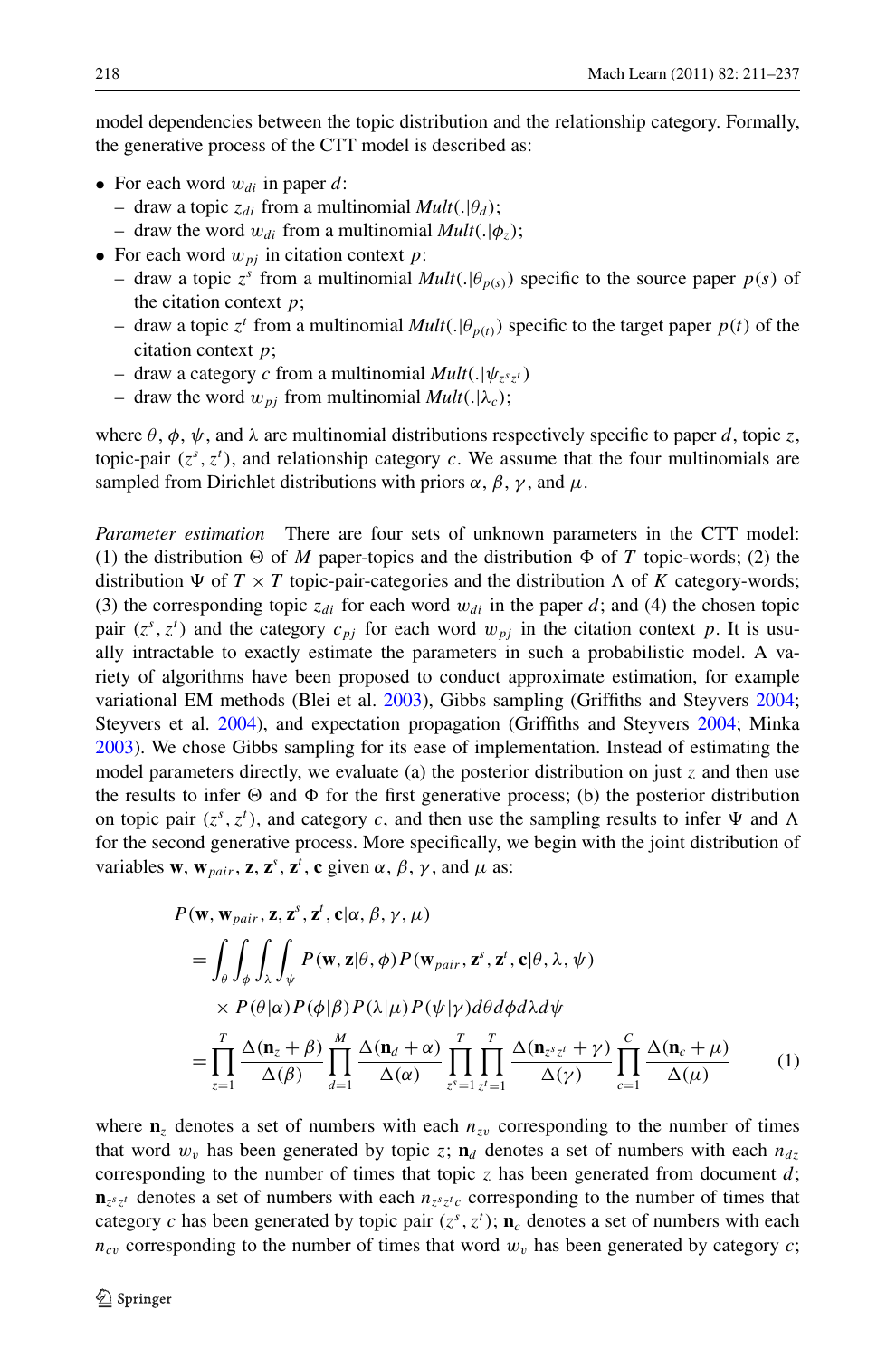function  $\Delta(\mathbf{n}_d + \alpha)$ , for example, is defined as:

$$
\Delta(\mathbf{n}_d + \alpha) = \frac{\prod_{z=1}^T \Gamma(n_{dz} + \alpha)}{\Gamma(\sum_{z=1}^T (n_{dz} + \alpha))}
$$
(2)

where  $\Gamma$ (.) is a gamma function.

And then using the chain rule, we can obtain the conditional probability  $P(z_d|\mathbf{z}_{-d}, \mathbf{w}, \alpha)$ for sampling the topic for each word in the first generative process:

$$
P(z_{di}|\mathbf{z}_{-di}, \mathbf{w}, \alpha) = \frac{n_{dz_{di}}^{-di} + \alpha}{\sum_{z} (n_{dz}^{-di} + \alpha)} \frac{n_{z_{di}}^{-di} + \beta}{\sum_{v} (n_{z_{di}}^{-di} + \beta)}
$$
(3)

where  $n_{dz}$  is the number of times that topic *z* has been sampled from paper *d*;  $n_{zw}$  is the number of times that word *w* has been generated by topic *z*; the number *n*<sup>−</sup>*di* with the superscript  $−di$  denotes a quantity, excluding the current instance.

For the second generative process, with an analogous process, we can first sample a topic-pair  $(z^s, z^t)$  from the source and the target papers for each word in the citation context *p* by:

$$
P(z_{pj}^s, z_{pj}^t | \mathbf{z}_{-pj}^s, \mathbf{z}_{-pj}^t, \mathbf{c}) = \frac{n_{p(s)z_{pj}^s}^{-pj} + \alpha}{\sum_{z} (n_{p(s)z}^{-pj} + \alpha)} \frac{n_{p(t)z_{pj}^t}^{-pj} + \alpha}{\sum_{z} (n_{p(t)z}^{-pj} + \alpha)} \frac{n_{z_{pj}^s z_{pj}^t c_{pj}}^{-pj} + \gamma}{\sum_{c} (n_{z_{pj}^s z_{pj}^t c_{pj}}^{-pj} + \gamma)}.
$$
(4)

We then sample the category  $c_{pj}$  for each word  $w_{pj}$  by:

$$
P(c_{pj}|\mathbf{c}_{-pj}, \mathbf{w}_p, \mathbf{z}^s, \mathbf{z}^t, \gamma) = \frac{n_{z_{pj}^s z_{pj}^t c_{pj}}^{-pj} + \gamma}{\sum_{c} (n_{z_{pj}^s z_{pj}^t c_{pj}}^{-pj} + \gamma)} \frac{n_{c_{pj}w_{pj}}^{-pj} + \mu}{\sum_{v} (n_{c_{pj}w_v}^{-pj} + \mu)}.
$$

After training the CTT model, we can obtain the probability  $P(z|d)$  of a topic *z* given paper *d*, the probability  $P(w|z)$  of a word *w* given topic *z*, and the probability  $P(c|z^s, z^t)$ of a category *c* given a topic-pair  $(z^s, z^t)$ .

<span id="page-8-0"></span>As for the hyperparameters  $\alpha$ ,  $\beta$ ,  $\gamma$ , and  $\mu$ , one could estimate the optimal values using a Gibbs EM algorithm (Andrieu et al. [2003;](#page-24-4) Minka [2003](#page-25-10)) or a variational EM method (Blei et al. [2003\)](#page-24-1). For some applications, topic models are sensitive to the hyperparameters (Asuncion et al. [2009](#page-24-6)) and it is necessary to get the right values for the hyperparameters. As for citation tracing analysis, we found that the estimated topic models are not very sensitive to the hyperparameters. Thus, for simplicity, we took a fixed value.

#### **4 Topic level expertise search**

Based on the topic analysis results, the system provides various search/analysis services, e.g., research profile search, expertise search, citation tracing analysis, academic suggestion, and topic browser. We explained some of them in our prior work (Tang et al. [2008a\)](#page-25-9). In this paper, we will focus on those not covered in the prior work, i.e. ranking at the topic level, citation tracing analysis, and topical graph search.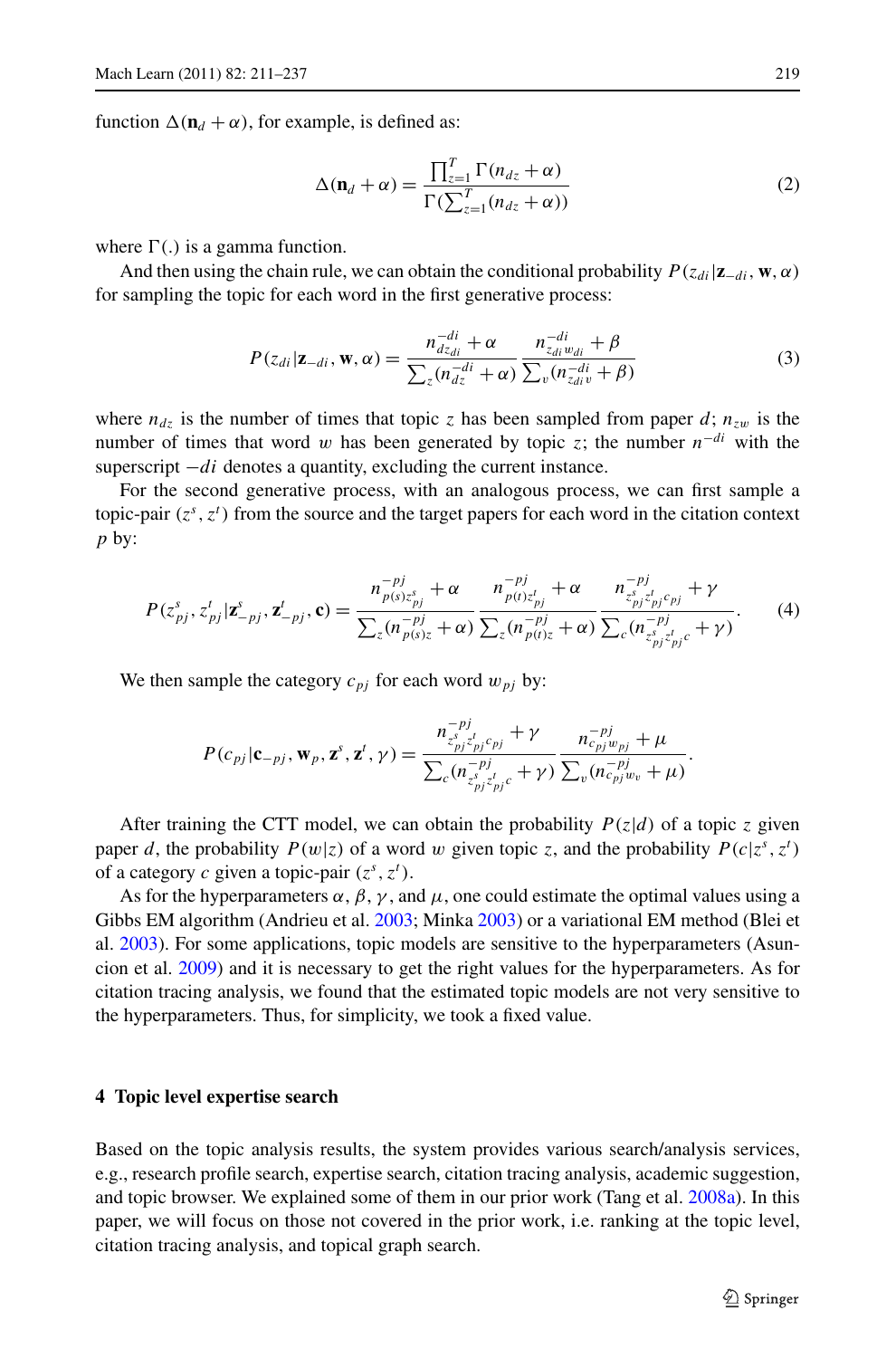# 4.1 Ranking at the topic level

One of the most important module in a search engine is to estimate the relative importance of each object, i.e. to rank the objects. PageRank (Page et al. [1999\)](#page-25-2) is one of the state-ofthe-art algorithm for this purpose by analyzing link structures. However, the conventional PageRank does not consider the topic information. To break this limitation, we propose a *topical random walk* algorithm. The basic idea is to integrate the topic modeling results into a random walk framework for improving the object ranking quality (Tang et al. [2008b](#page-25-11)). We consider two methods to integrate the discovered topics into the random walk framework for ranking objects in the academic network.

*Random walk (RW)* We first briefly introduce the process of random walk over the academic network. The academic network can be considered to be composed of three composite networks. At the center is a directed graph of paper citations  $G_d = (V_d, E_{dd})$ , where *V<sub>d</sub>* includes all papers, and the directed edge  $(d_1, d_2) \in E_{dd}$  suggests the paper  $d_1$  cites the paper  $d_2$ . The relationships between authors and papers are modeled by a bipartite graph  $G_{ad} = (V_a \cup V_d, E_{ad})$  where  $V_a$  is the set of authors, and author-paper relationships are recorded in the edge-set  $E_{ad}$ . Similarly, we can define another bipartite graph  $G_{cd} = (V_c \cup V_d, E_{cd})$  between publication venues and papers.

We can define a random walk over the academic network. The transition probability between nodes can be defined in different ways, e.g. by an average scoring scheme or based on the topic modeling results. Given this, similar to PageRank, the random walk ranking score for each object *x* can be defined as:

$$
r[x] = \frac{\xi}{|V|} + (1 - \xi) \times \sum_{(x,y)\in E} \lambda_{yx} r[y] P(x|y)
$$
 (5)

where |*V*| is the number of nodes in the network;  $\xi$  is a random jump parameter;  $\lambda_{vx}$  is the transition probability between the type of node *y* and the type of node *x*;  $P(x|y)$  is the probability between two specific nodes *y* and *x*. A similar definition has been previously used for ranking objects in heterogeneous networks (Nie et al. [2005](#page-25-1)).

*Proposed 1: Random walk with topic nodes (RWTN)* The first proposed method for combining the topic model with random walk is to integrate the discovered topics into the random walk. It augments the academic network with topic nodes  $V_z$ . Let  $G_{td} = (V_z \cup V_d, E_{zd})$ be a bipartite graph between papers and topics, where  $V<sub>z</sub>$  is the set of topic nodes estimated by the topic model, and if paper  $d$  can be generated from topic  $z$  with a probability  $P(d|z) > \epsilon$  (where  $\epsilon$  is a parameter to control the density of the constructed network), then we have an edge  $(z, d) \in E_{z,d}$ . Similarly, we can define edges  $E_{cz}$  between conferences and topics and edges *Eaz* between authors and topics. We conduct random walk on the new network. The random walk can make use of the topic distribution associated with each object.

In this method, we consider that after the random surfer walks to a topic node from some other node, he/she will has different transition probabilities to walk back to different types of nodes. The transition probabilities are calculated using the ACT topic model (e.g.,  $P_{ACT}(a|z)$ , more specifically,

$$
P(z_i|a_j) = \theta_{a_j z_i},\tag{6}
$$

$$
P(a_j|z_i) = \frac{P(z_i|a_j)P(a_j)}{P(z_i)},
$$
\n(7)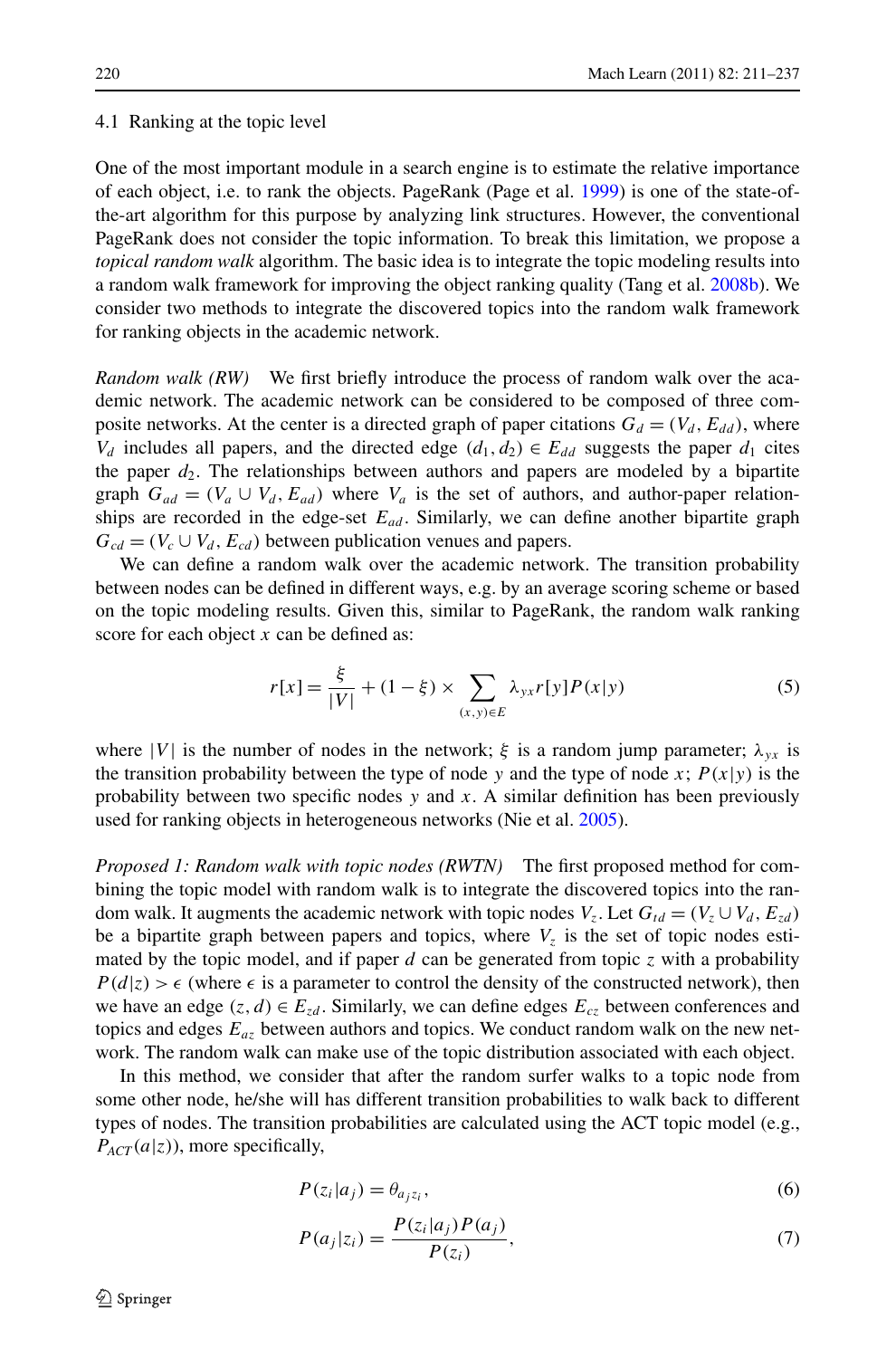<span id="page-10-0"></span>
$$
P(z_i|d_j) = \frac{1}{A_d} \sum_{x \in \mathbf{a}_d} \theta_{xz_i},
$$
\n(8)

$$
P(d_j|z_i) = P(\mathbf{w}_d|z_i) = \prod_{i=1}^{N_d} P(w_{di}|z_i),
$$
\n(9)

$$
P(c_j|z_i) = \psi_{z_i c_j},\tag{10}
$$

$$
P(z_i|c_j) = \frac{P(c_j|z_i)P(z_i)}{P(c_j)}
$$
\n
$$
(11)
$$

where  $\theta$  and  $\psi$  are obtained by parameter estimation for the ACT model;  $P(z_i)$ ,  $P(a_i)$ , and  $P(c_i)$  can be obtained by counting the number after Gibbs sampling.

Note that we can adjust the different parameters  $\lambda$  to weight how the random walk and the topic model will affect the final rank. If  $\lambda$  from the other nodes to the topic nodes are very small, then the dominant portion of the ranking will be determined by the random walk. If *λ* from the other nodes to the topic nodes are very large, then the dominant portion of the ranking will be determined by the topic model.

*Proposed 2: Random walk at topic level (RWTL)* Another proposed method is to run the random walk at the topic level. In RWTL, for each object *x* in the heterogeneous academic network, we introduce a vector of ranking scores  $\{r[x, z]_{z=1}^T\}$ . The random walk is still performed at the original academic network *G*, but at the topic level. That is, for any two linked nodes, we consider random walk between the two nodes within the same topic and across different topics. Formally, the topic level ranking score of paper *d* is defined as:

$$
r[d, z_k] = \xi \frac{1}{|V|} P(z_k|d)
$$
  
+  $(1 - \xi) \sum_{d': d' \to d} \left[ \epsilon P(d|d', z_k) + (1 - \epsilon) \frac{1}{T} \sum_{j \neq k} p(d, z_k|d', z_j) \right]$  (12)

where  $p(z|d)$  is the probability of topic *z* generated by paper *d* and it is calculated by a similar equation to [\(8\)](#page-10-0);  $\xi$  is the random jump factor; parameter  $\epsilon$  represents the preference to the topic-intra transition or the topic-inter transition; the probability  $P(d|d', z_k)$  is defined as  $\frac{1}{E_{d'*}}$ ; here  $E_{d'*}$  denotes the set of edges pointing from paper  $d'$  to the other nodes; the probability  $P(d, z_k | d', z_j)$  is defined as  $P(z_k | d) P(z_j | d').$ 

Similarly, we can define the ranking scores for authors and conferences. Further we combine the ranking scores with the relevance score the topic model by multiplication.

*Academic search* In the academic network, expertise search can be decomposed into four sub-tasks: person search, expert search, publication search, and conference search. The user can input any types of queries (e.g., a person name such as "Jie Tang", a general query such as "data mining", or a composite query such as "Jie Tang KDD mining"). The system first parses the query and identifies "semantics" of the query (e.g., "author:Jie Tang; conf:KDD; keyword:mining"), and then retrieves objects by combining the topic model and the wordbased language model, e.g. (formulas for other objects can be defined similarly.)

$$
P(q|d) = P_{LM}(q|d) \times P_{ACT}(q|d)
$$
\n(13)

 $\textcircled{2}$  Springer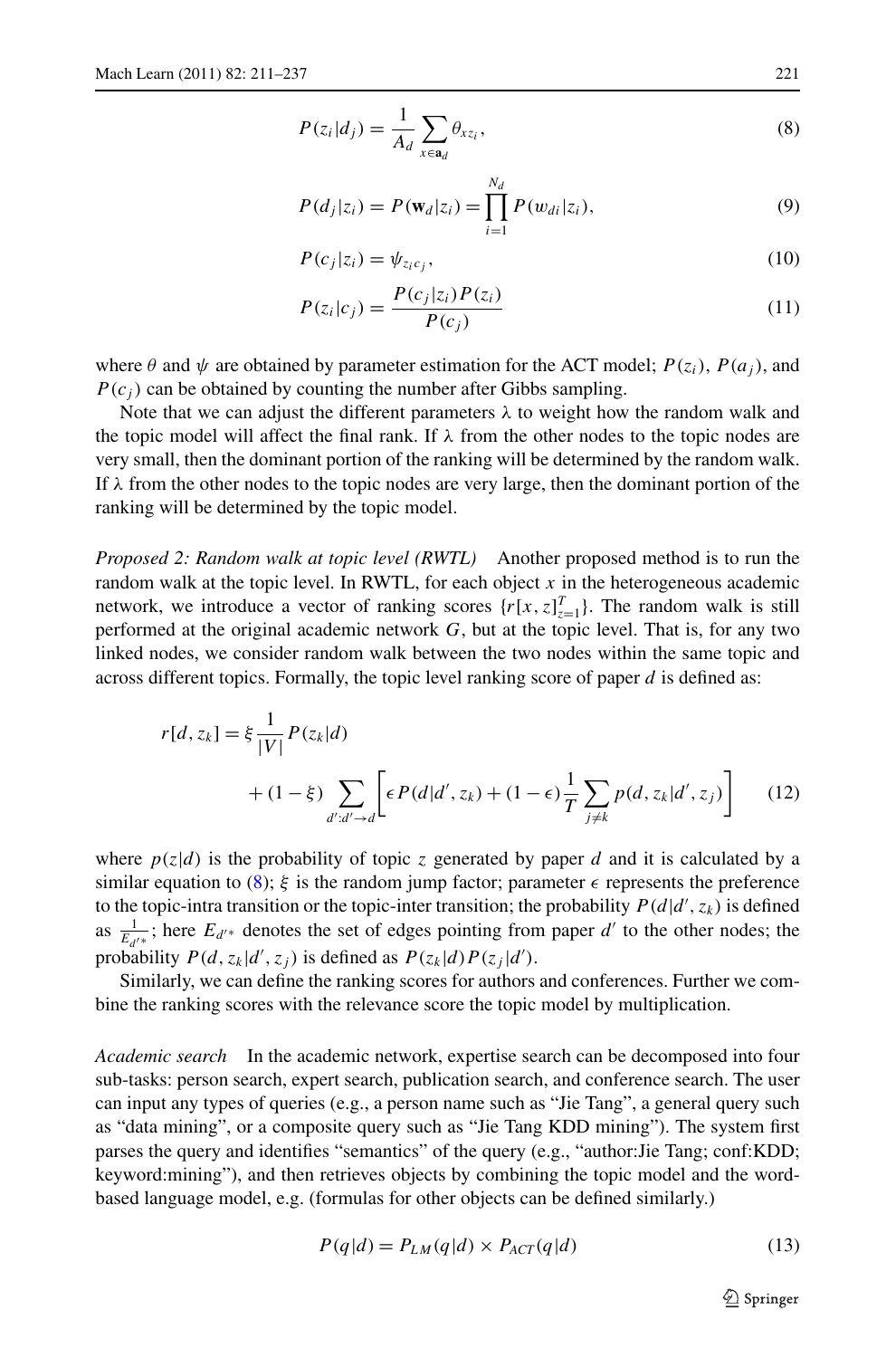where  $P_{LM}(q|d)$  is the generating probability of query *q* from paper *d* by the language model and  $P_{ACT}(q|d)$  is the generating probability by the ACT model. The two probabilities are respectively calculated by:

<span id="page-11-2"></span><span id="page-11-1"></span>
$$
P_{LM}(q|d) = \prod_{w \in q} \left( \frac{N_d}{N_d + \eta} \cdot \frac{tf(w, d)}{N_d} + \left( 1 - \frac{N_d}{N_d + \eta} \right) \cdot \frac{tf(w, \mathbf{D})}{N_{\mathbf{D}}} \right), \tag{14}
$$

$$
P_{ACT}(q|d,\theta,\phi) = \prod_{w \in q} \left( \frac{1}{A_d} \sum_{x \in \mathbf{a}_d} \sum_{z=1}^T P(w|z,\phi_z) P(z|x,\theta_x) \right) \tag{15}
$$

where  $N_d$  is the number of word tokens in document *d*,  $tf(w, d)$  is the frequency (i.e., occurring times) of word *w* in *d*,  $N<sub>D</sub>$  is the number of word tokens in the entire collection, and  $tf(w, \mathbf{D})$  is the frequency of word *w* in the collection **D**; *η* is the Dirichlet smoothing factor and is commonly set according to the average document length in the collection (Zhai and Lafferty [2001\)](#page-26-0);  $\mathbf{a}_d$  denotes all authors of paper *d*;  $A_d$  is the number of authors, i.e.,  $A_d = |\mathbf{a}_d|$ .

The topic model captures the *general* meaning of the query through its associated topics and the language model describes the *specific* meaning in terms of matching words. Thus the combination of the two models results in a balance between generality and specificity. Further, we combine the random walk ranking score with the relevance score. The simplest method is to multiply the two scores, e.g.:

<span id="page-11-0"></span>
$$
R[x] = r[x] \times P(q|x) \tag{16}
$$

where  $r[x]$  is the random walk ranking score and  $P(q|x)$  is the relevance score of the query *q* to the object *x*.

For combining the ranking score of the first proposed topical random walk method with the relevance score, we can use the same equation as  $(16)$  $(16)$  $(16)$ . For combining the ranking score of our second topical random walk method with the relevance score, we can sum up either all topic level ranking scores or only the top-K ranking scores, and then multiply the obtained score with the relevance score by a similar equation as  $(16)$ .

#### 4.2 Citation tracing analysis

The goal of citation tracing analysis is to construct a citation tracing graph based on paper contents and their citation relationships. An ideal citation graph would provide the following information to the user: (1) topical aspects discussed in each paper; (2) semantics of the citation relationship between two papers; and (3) the strength of each citation relationship. With such a graph, a researcher could easily trace the origins of an idea/technique, analyze the evolution and impact of a research topic, filter the citations by certain categories of citation relationships, as well as zoom in and zoom out the citation tracing graph with the degree of influence.

Specifically, we define three categories of citation relationships: "Basic theory" (the source paper is based on the theory introduced in the target paper), "Comparable work" (the source paper is a comparable work of the target paper, e.g., an enhancement of an existing algorithm), and "Other" (neither "Basic theory" nor "Comparable work"). We use the CTT model to simultaneously model the topic distribution of each paper and the mixture of latent topics and relationship categories. Next, we propose a method to categorize the citation relationship based on the estimated topic models. Then, we present a method to calculate the influential strength of a citation relationship by considering the topic distribution of the source and the target papers as well as the topic-category mixture.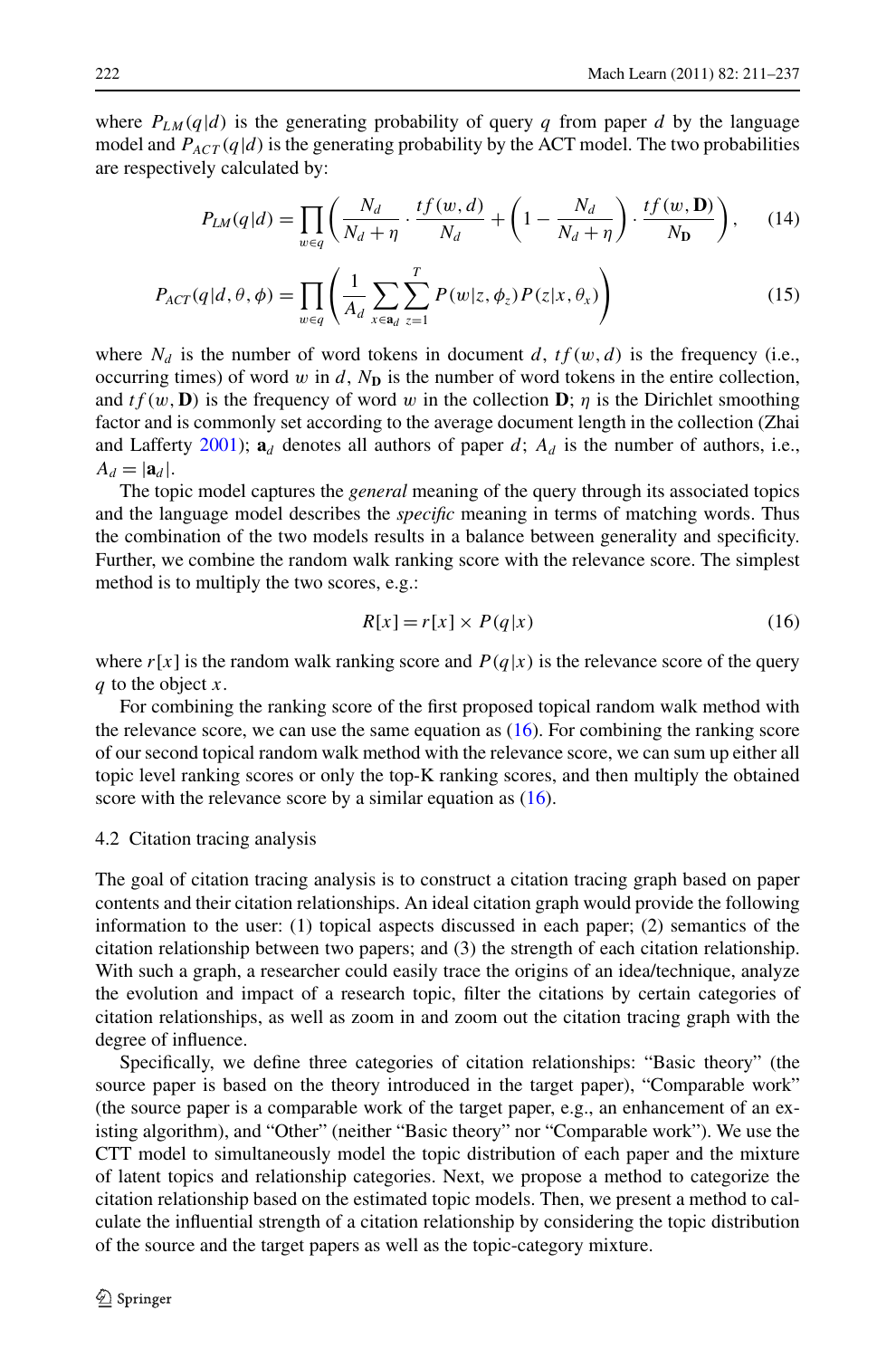<span id="page-12-0"></span>*Citation relationship categorization* With the topical analysis by the CTT model, we can obtain the probability of a topic given a paper  $\theta_{dz}$ , the probability of a word given a topic  $\phi_{zy}$ , the probability of a category given a topic-pair  $\psi_{z^s z^t c}$ , and the probability of a word in the citation contexts given a category  $\lambda_{cv}$ . For determining the category of a citation relationship, we can make use of the topic modeling results to calculate the posterior probability of the category of the citation relationship given a citation context by:

$$
P(c|p) = \sum_{z^s=1}^T \sum_{z_t=1}^T P(c|z^s, z^t) P(z^s|p(s)) P(z^t|p(t))
$$
\n(17)

where  $p(s)$  and  $p(t)$  denotes the source paper and the target paper of citation context  $p$ respectively. The intuition is that the relationship category is determined by topics presented in the citing and the cited papers. The last two probabilities on the right part of  $(17)$  $(17)$  $(17)$  represent the topic distribution in the citing and the cited papers, respectively; while the first probability  $P(c|z^s, z^t)$  captures the correlation between the relationship category and the distribution of topic-pair.

*Citation influence estimation* The other task in the citation tracing analysis is to estimate the influence of each citation relationship (citation context). We use two different methods to calculate the influential strength: one is category independent and the other is category dependent.

In the category independent method, we use KL-divergence, a standard measure of the difference between two probability distributions, to estimate the strength of the citation relationship. The intuition is: if two papers describe a similar content (a small divergence between their topic distributions), then the cited paper may have strong influence on the citing paper. Thus the influential strength (*IS*) of each citation context *p* based on the KLdivergence measure is defined as:

$$
IS(p) = D_{KL}(\theta_{p(s)} || \theta_{p(t)}) = \sum_{z=1}^{T} \theta_{p(s)z} \log \frac{\theta_{p(s)z}}{\theta_{p(t)z}}.
$$
 (18)

The other way to measure the influential strength is based on the learned models. Basically, we use the mixture of the topic distribution and the category distribution in the citation context to calculate the influential strength. This measure is derived from the observation: different categories of citation relationships have different influential strengths. We therefore define the influential strength (*IS*) based on the sampling results of the citation context as:

$$
IS(p) = \frac{1}{N_p} \sum_{j=1}^{N_p} P(c_{pj} | z_{pj}^s, z_{pj}^t) P(z_{pj}^s | p(s)) P(z_{pj}^t | p(t))
$$
\n(19)

where  $z_{pj}^s$ ,  $z_{pj}^t$ ,  $c_{pj}$  is the sampled topic pair and the sampled category for the word  $w_{pj}$  in the citation context *p*.

*Generating citation tracing graph* Figure [3](#page-13-0) shows a snippet of the constructed citation tracing graph. In Fig. [3](#page-13-0), the model identifies the topic distribution of each paper, e.g. the paper "Self-Indexing Inverted Files for Fast Text Retrieval" (Moffat and Zobel [1996\)](#page-25-12) has a high topical distribution on "Ranking and Inverted Index" (Topic 31). The model further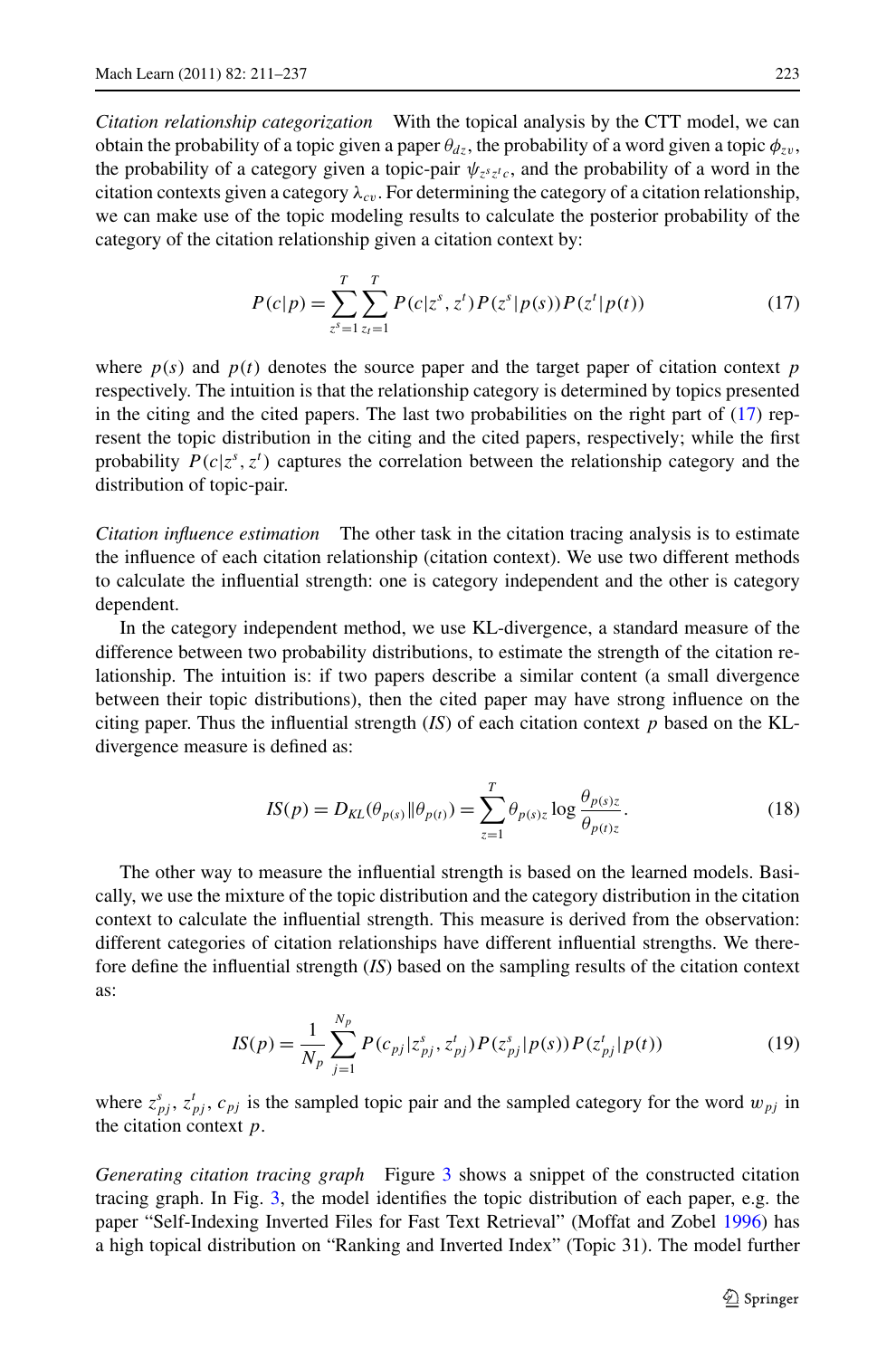<span id="page-13-0"></span>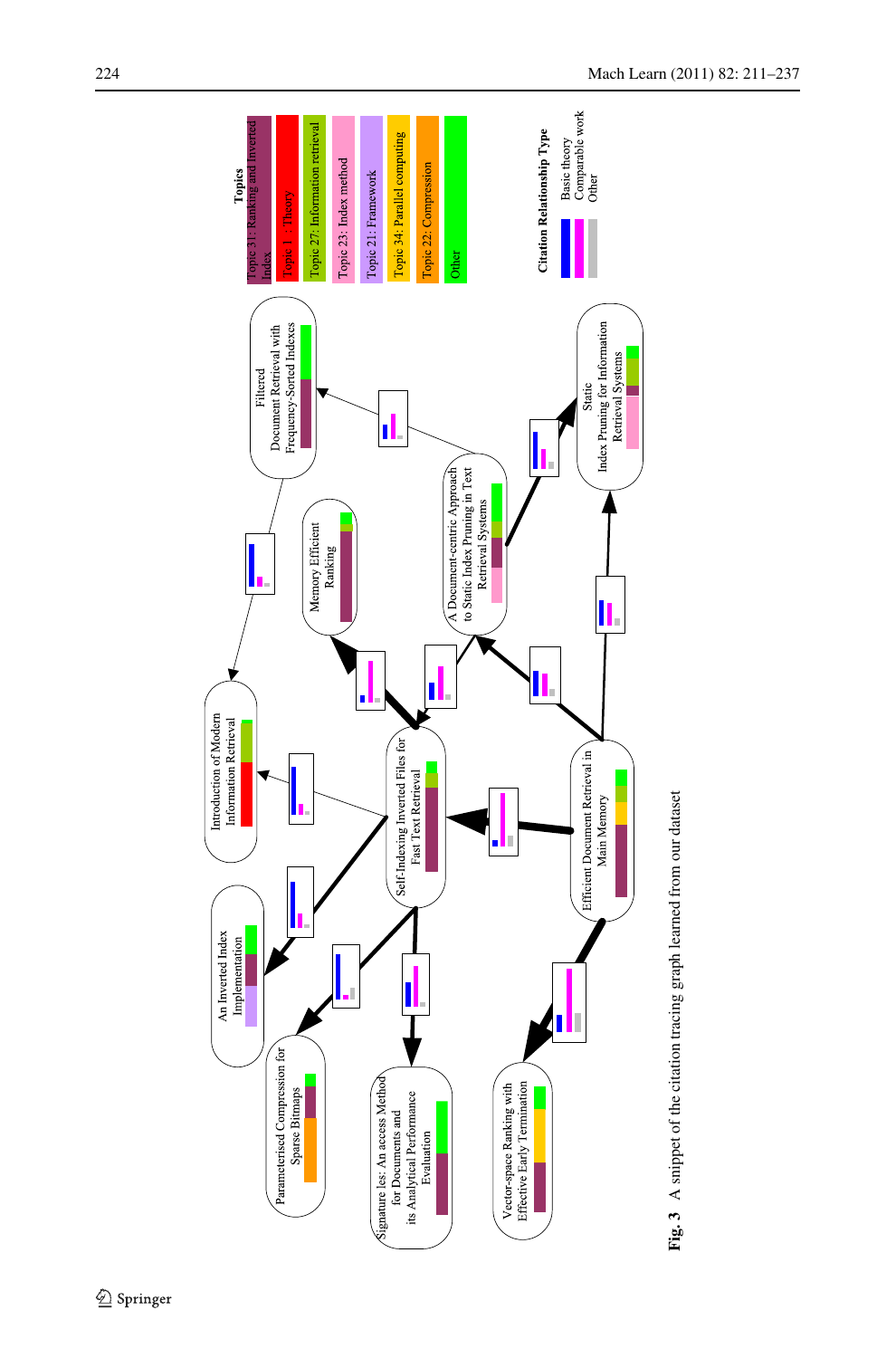identifies that it has a strong "Comparable work" relationship with the paper "Memory Efficient Ranking" (Moffat et al. [1994\)](#page-25-13), a strong "Basic theory" relationship with the paper "An Inverted Index Implementation" (McDonell [1977\)](#page-25-14), and a weak "Basic theory" relationship with the paper "Introduction of Modern Information Retrieval" (Salton and McGill [1986](#page-25-15)). We see that with such a graph, an in-depth understanding of a research area can be easily grasped at the first glance.

Based on the citation tracing graph, one can provide powerful citation tracing analysis. As for the example in Fig. [3,](#page-13-0) we can filter the other categories of citation relationships and focus on the "Comparable work" based citation network. We can also use one paper as the center and obtain a bird's-eye graph by filtering the not-so-influential citation relationships.

#### 4.3 Topical graph search

Based on the topic modeling and citation tracing analysis, we investigate a novel problem of topical graph search. Given a query, different from the conventional search engine that returns a list of documents, the topical graph search returns a series of topic-based graphs. These topic-based graphs can help users to quickly identify whether the returned information by a search engine is what they need and what kind of information (topics) contained in the returned documents, before taking a close look at the documents.

*Processing flow* With the learned models by CTT, we design and implement the topical graph search. Figure [4](#page-14-0) shows the processing flow of the topical graph search.

To retrieve citation tracing graphs, we employ a three-step method. In the first step, we retrieve relevant papers to a given query. This can be done using any retrieval method. In this paper, we use [\(16\)](#page-11-0). Specifically, we calculate the relevance of each query word to a paper using the hidden topics. Then we multiply the relevance of all query words and obtain the relevance of the query to each paper. Papers with a higher relevance score (larger than a threshold) are chosen as candidates. In the second step, we identify major topics from these candidate papers. The topic distribution  $\{P(z|d)\}_z$  is employed to calculate the probability of a topic given all candidates, by accumulating the distributions for different topics. Topics with the highest probability are selected as major topics. Finally, we generate a citation tracing graph for each topic, which consists of related papers and citation relationships between these papers. Each citation relationship is associated with an influence score and a category.

<span id="page-14-0"></span>We generate a semi-structured summary for each citation tracing graph. The summary mainly includes the most impact papers, highly used keywords/keyphrases, active authors, and hot conferences.



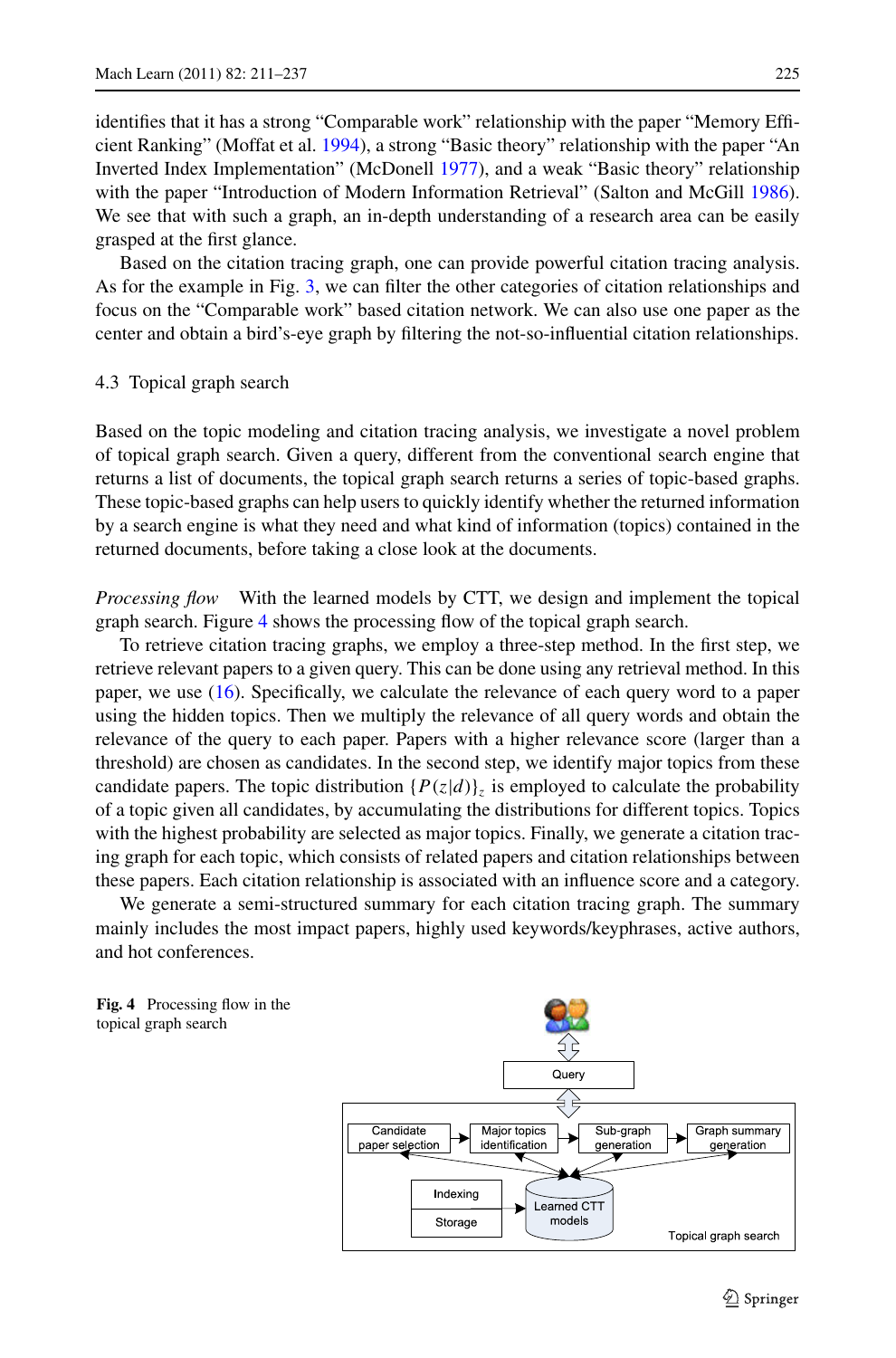

<span id="page-15-1"></span>**Fig. 5** Demonstration of topical graph search

<span id="page-15-0"></span>*Demo* Figure [5](#page-15-1) shows a screenshot of the topical graph search. The query is "data mining". Five relevant topics (e.g., "data mining", "database", and "data management") are identified, and for each topic, a citation tracing graph is constructed (as shown in Fig. [5\)](#page-15-1). For each graph, a semi-structured summary is generated and displayed on the right of the graph. The demo is publicly available at <http://arnetminer.org/>.

# **5 Parallelization**

We employ parallelization techniques to improve the runtime performance of the system. Generally speaking, parallelization can be utilized in every module in our system. We employed a paralleled program to crawl and extract the academic data from the Web. We can also use parallelization techniques for storage and access of the academic networking data. But so far, we have found that the bottleneck of the system performance is the topical analysis. For example, it needs more than one week to train the ACT model. In this section, we use training of the ACT model as an example to introduce how we employ parallelization techniques to improve the efficiency of topical analysis.

Inspired by the distributed inference for LDA (Newman et al. [2007\)](#page-25-16), we implement a distributed inference algorithm over multiple processors for the ACT model. The basic idea is to conduct the inference in a "distribute-and-merge" way. In distribution, given *P* processors, we partition the author-specific (author by topic)  $A \times T$  count matrix to the *P* processors, with  $A_p = A/P$  rows on each processor and duplicate the other (topic by word, topic by conference) matrices to each processor. We conduct Gibbs sampling on each processor for a number of internal iterations independently. The duplicated matrices will be updated independently. In merge, we combine the count matrices to guarantee the consistence between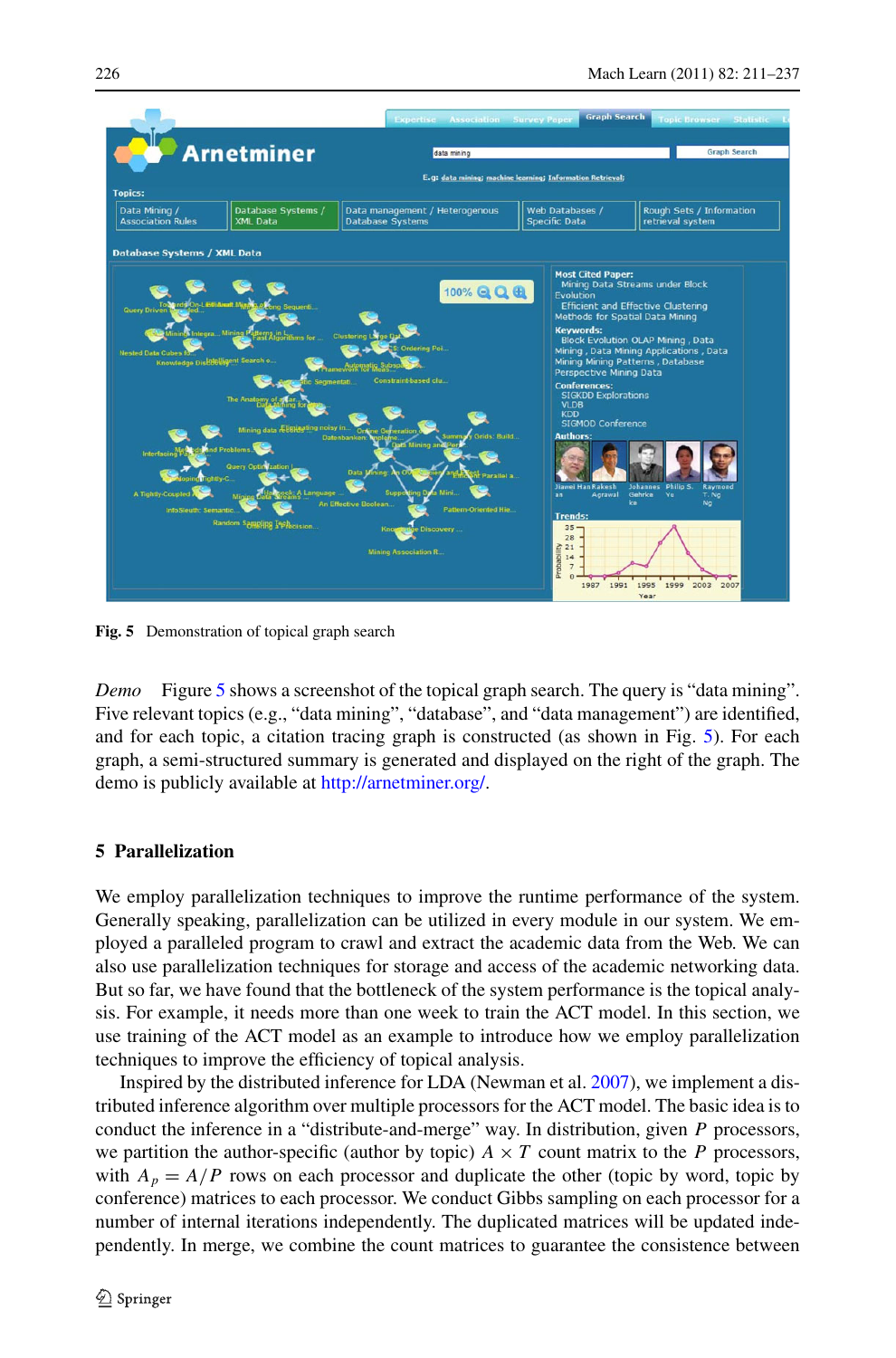them. More accurately, we respectively update each element of two duplicated (topic by word, topic by conference) matrices by:

$$
n_{zv}^{(new)} = n_{zv}^{(old)} + \sum_{p=1}^{P} (n_{zv}^{(p)} - n_{zv}^{(old)}),
$$
 (20)

$$
n_{zc}^{(new)} = n_{zc}^{(old)} + \sum_{p=1}^{P} (n_{zc}^{(p)} - n_{zc}^{(old)})
$$
\n(21)

<span id="page-16-0"></span>where the number *n(old)* with the superscript *(old)* denotes the count before distribution and the number *n(new)* with the superscript *(new)* denotes the count after merging. The number *n(p)* denotes the count obtained after the independent sampling on each processor.

## **6 Experimental results**

We evaluate the proposed methods in the context of Arnetminer system [\(http://arnetminer.](http://arnetminer.org) [org](http://arnetminer.org)). We perform three types of experiments for topical analysis, academic search, and citation relationship categorization.

## 6.1 Topical analysis

We perform topic model estimation on the entire Arnetminer data (1,048,365 researcher and 3,225,343 papers). We preprocessed each paper by (a) removing stopwords and numbers; (b) removing words that appear less than three times in the corpus; and (c) downcasing the obtained words. Finally, we obtained  $V = 870,729$  unique words and a total of 107,532,489 words in the paper data set and a total of 50,584,237 words in the citation contexts.

In our experiments of topic model, the number of topics was fixed at  $T = 200$  and the hyperparameters  $\alpha$ ,  $\beta$ ,  $\gamma$ , and  $\mu$  were set with  $\alpha = 0.01$ ,  $\beta = 0.01$ ,  $\gamma = 0.01$ , and  $\mu = 0.1$ respectively. Each parameter was tuned by minimizing the perplexity (Blei et al. [2003\)](#page-24-1), a standard measure for estimating the performance of a probabilistic model (the lower the better), with the other parameters fixed. We ran 5 independent Gibbs sampling chains for 2,000 iterations each after a burn-in process of 200 iterations. Each chain is randomly initialized. When training the topic model on a Server with one Intel Xeon processor (3.0 GHz) and 4 GB memory, the run time per chain was about one week. When distributed training on 8 processors, the run time per chain was about 54 hours. A complete topic modeling result can be found at [http://arnetminer.org/topicBrowser.do.](http://arnetminer.org/topicBrowser.do) In Table [2](#page-17-0), we illustrate five topics discovered by the ACT model on the Arnetminer data set.

# 6.2 Academic search

We conduct experiments to evaluate whether the topic level analysis can help academic search.

*Data sets* As there is no a standard data set with ground truth and also it is difficult to create such a data set of ground truth, for the evaluation purpose, we first select 60 most frequent queries from the query log of the Arnetminer system; then we remove the overly specific or lengthy queries (e.g., 'A Convergent Solution to Subspace Learning') and normalize similar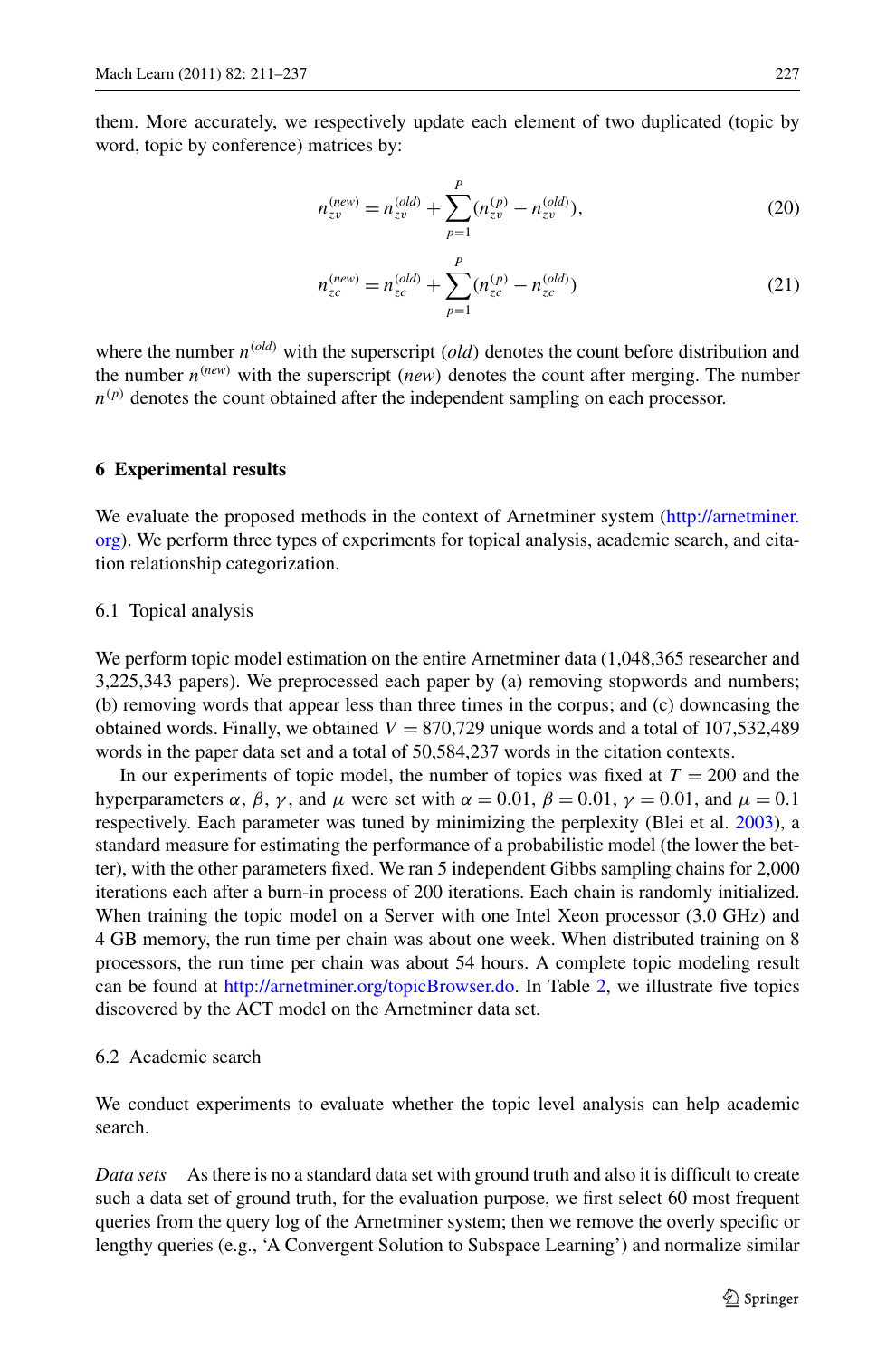<span id="page-17-0"></span>

| table is derived from (Tang et al. 2008a)<br>Journal of Machine Learning Resear |          | ch, MLSS—Machine Learning Summer School, JAIR—J. Artif. Intell. Res., and LNLP—Learning for Natural Language Processing.) The<br><b>Table 2</b> Five topics discovered by the ACT mode on the Arnetminer publication data set. Each topic is shown with the top 10 words and their corresponding conditional<br>probabilities. Below are top 7 authors and top 7 conferences associated with each topic. The titles are our interpretation of the topics. (CL—Computational Linguistics, IMLR |          |                         |          |                           |          |                          |          |
|---------------------------------------------------------------------------------|----------|-----------------------------------------------------------------------------------------------------------------------------------------------------------------------------------------------------------------------------------------------------------------------------------------------------------------------------------------------------------------------------------------------------------------------------------------------------------------------------------------------|----------|-------------------------|----------|---------------------------|----------|--------------------------|----------|
| Topic #5                                                                        |          | Topic $#10$                                                                                                                                                                                                                                                                                                                                                                                                                                                                                   |          | Topic#16                |          | Topic $#19$               |          | Topic $#24$              |          |
| "Natural language processing"                                                   |          | "Semantic web"                                                                                                                                                                                                                                                                                                                                                                                                                                                                                |          | "Machine learning"      |          | "Support vector machines" |          | "Information extraction" |          |
| language                                                                        | 0.034820 | semantic                                                                                                                                                                                                                                                                                                                                                                                                                                                                                      | 0.068226 | learning                | 0.058056 | support                   | 0.082669 | learning                 | 0.065259 |
| parsing                                                                         | 0.023766 | web                                                                                                                                                                                                                                                                                                                                                                                                                                                                                           | 0.048847 | classification          | 0.018517 | vector                    | 0.071373 | information              | 0.043527 |
| natural                                                                         | 0.019029 | ontology                                                                                                                                                                                                                                                                                                                                                                                                                                                                                      | 0.043160 | boosting                | 0.015881 | machine                   | 0.064076 | extraction               | 0.033592 |
| learning                                                                        | 0.015871 | knowledge                                                                                                                                                                                                                                                                                                                                                                                                                                                                                     | 0.041497 | machine                 | 0.017797 | kernel                    | 0.026897 | web                      | 0.019311 |
| approach                                                                        | 0.012712 | learning                                                                                                                                                                                                                                                                                                                                                                                                                                                                                      | 0.013431 | feature                 | 0.013904 | regression                | 0.020544 | semantic                 | 0.011860 |
| grammars                                                                        | 0.012712 | framework                                                                                                                                                                                                                                                                                                                                                                                                                                                                                     | 0.012095 | classifiers             | 0.013904 | neural                    | 0.016308 | text                     | 0.010618 |
| processing                                                                      | 0.011923 | approach                                                                                                                                                                                                                                                                                                                                                                                                                                                                                      | 0.011427 | margin                  | 0.013245 | classification            | 0.012072 | rules                    | 0.010618 |
| text                                                                            | 0.011923 | based                                                                                                                                                                                                                                                                                                                                                                                                                                                                                         | 0.010758 | selection               | 0.012586 | networks                  | 0.011366 | relational               | 0.009376 |
| machine                                                                         | 0.011133 | management                                                                                                                                                                                                                                                                                                                                                                                                                                                                                    | 0.010090 | algorithm               | 0.025086 | model                     | 0.010660 | logic                    | 0.009376 |
| probabilistic                                                                   | 0.010343 | reasoning                                                                                                                                                                                                                                                                                                                                                                                                                                                                                     | 0.009502 | kernels                 | 0.011269 | algorithm                 | 0.009269 | programming              | 0.008755 |
| Yuji Matsumoto                                                                  | 0.001389 | Steffen Staab                                                                                                                                                                                                                                                                                                                                                                                                                                                                                 | 0.005863 | Robert E.<br>Schapire   | 0.004033 | Scholkopf<br>Bernhard     | 0.003929 | Raymond J.<br>Mooney     | 0.010346 |
| Eugene Charniak                                                                 | 0.001323 | Enrico Motta                                                                                                                                                                                                                                                                                                                                                                                                                                                                                  | 0.004365 | Yoram Singer            | 0.003318 | Johan A.K.<br>Suykens     | 0.003536 | McCallum<br>Andrew       | 0.004074 |
| Rens Bod                                                                        | 0.001323 | York Sure                                                                                                                                                                                                                                                                                                                                                                                                                                                                                     | 0.003713 | Thomas G.<br>Dietterich | 0.002472 | Vladimir Vapnik           | 0.002947 | Knoblock<br>Craig A.     | 0.003492 |
| <b>Brian Roark</b>                                                              | 0.001190 | Nenad Stojanovic                                                                                                                                                                                                                                                                                                                                                                                                                                                                              | 0.001824 | Scholkopf<br>Bernhard   | 0.001496 | Mangasarian<br>Olvi L.    | 0.002947 | Kushmerick<br>Nicholas   | 0.002457 |
| Stevenson<br>Suzanne                                                            | 0.001124 | Alexander<br>Maedche                                                                                                                                                                                                                                                                                                                                                                                                                                                                          | 0.001824 | Alexander<br>Smola      | 0.001301 | Joos Vandewalle           | 0.002030 | Ellen Riloff             | 0.002199 |
| Anoop Sarkar                                                                    | 0.001058 | Gomez-Perez<br>Asuncion                                                                                                                                                                                                                                                                                                                                                                                                                                                                       | 0.001694 | Ralf Schoknecht         | 0.001236 | Nicola L.C.<br>Talbot     | 0.001768 | William W.<br>Cohen      | 0.002134 |
| Claire Cardie                                                                   | 0.000992 | Frank van<br>Harmelen                                                                                                                                                                                                                                                                                                                                                                                                                                                                         | 0.001563 | Michael I. Jordan       | 0.001106 | Bart De Moor              | 0.001703 | Dan Roth                 | 0.001487 |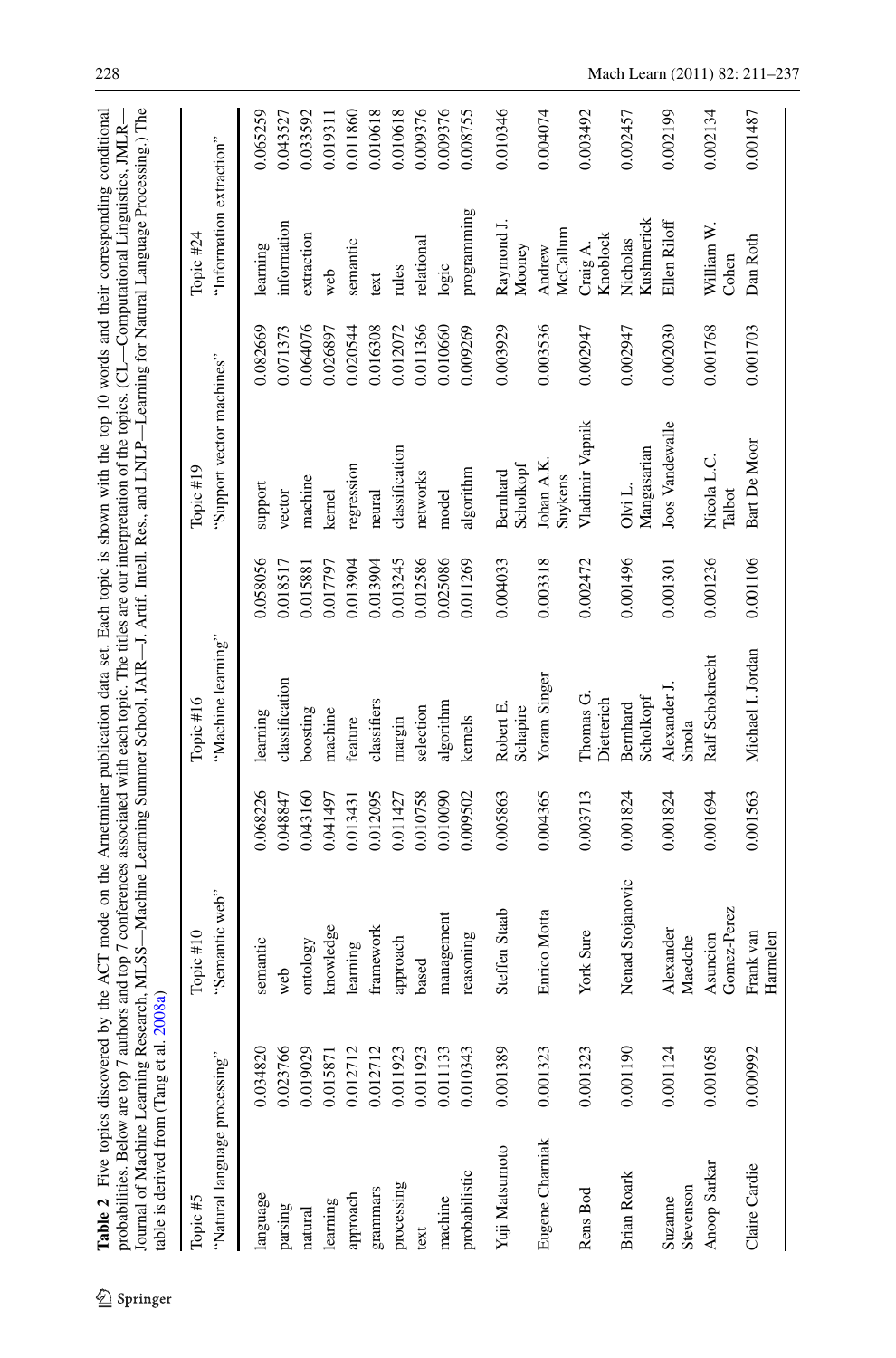| Table 2 (Continued)                        |          |                                        |          |                                 |          |                                        |          |                                       |          |
|--------------------------------------------|----------|----------------------------------------|----------|---------------------------------|----------|----------------------------------------|----------|---------------------------------------|----------|
| 'Natural language processing''<br>Topic #5 |          | "Semantic web"<br>Topic $#10$          |          | "Machine learning"<br>Topic #16 |          | "Support vector machines"<br>Topic #19 |          | "Information extraction"<br>Topic #24 |          |
| ACL                                        | 0.253487 | <b>ISWC</b>                            | 0.125291 | <b>NIPS</b>                     | 0.289761 | Neural<br>Computation                  | 0.096707 | AAAI                                  | 0.295846 |
| <b>COLING</b>                              | 0.234435 | <b>EKAW</b>                            | 0.122379 | <b>JMLR</b>                     | 0.206583 | <b>SdIN</b>                            | 0.094388 | <b>IICAI</b>                          | 0.192995 |
|                                            | 0.118136 | EEE Intelligent<br>Systems             | 0.071418 | <b>ICML</b>                     | 0.156389 | <b>ICANN</b>                           | 0.084338 | <b>ICML</b>                           | 0.060567 |
| <b>ANLP</b>                                | 0.060423 | CoopIS/DOA/<br>ODBASE                  | 0.065594 | COLT                            | 0.096157 | <b>JMLR</b>                            | 0.083565 | KDD                                   | 0.058551 |
| CoRR                                       | 1.058674 | K-CAP                                  | 0.054674 | Neural<br>Computation           | 0.023017 | Neurocomputing                         | 0.071197 | JAIR                                  | 0.046451 |
| COLING-ACL                                 | 0.036814 | ESWS                                   | 0.023369 | <b>MLSS</b>                     | 0.011545 | Learning<br>Machine                    | 0.067331 | ECMI                                  | 0.033006 |
| NAACL                                      | 0.035065 | $\stackrel{\text{W}}{\longrightarrow}$ | 0.016817 | Learning<br>Machine             | 0.010827 | <b>ESANN</b>                           | 0.045686 | <b>IIWeb</b>                          | 0.026956 |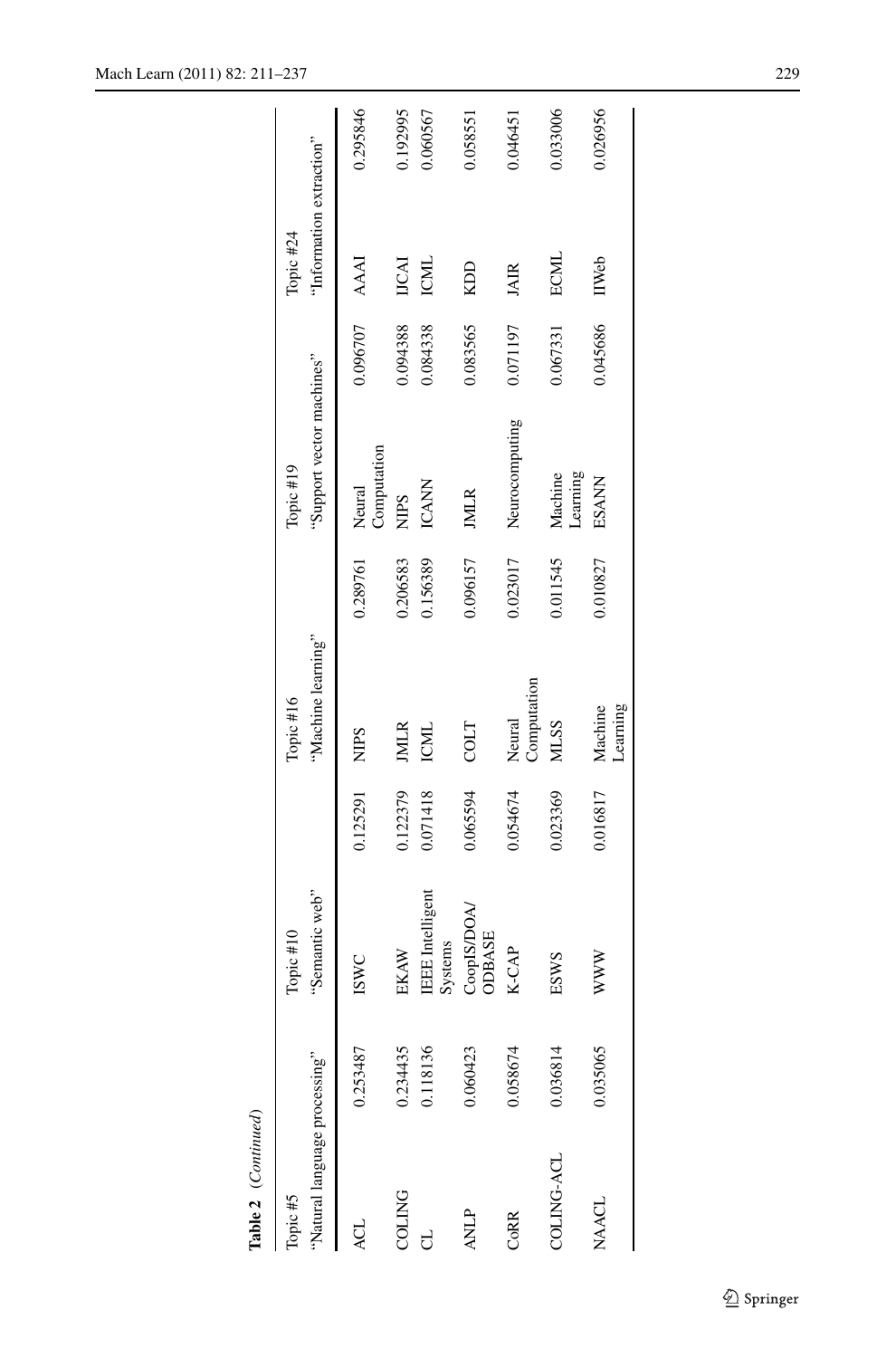queries (e.g., 'Web Service' and 'Web Services' to 'Web Service'); finally we obtain 43 queries. We use 7 queries and conduct evaluation on a subset of the data (including 14,134 authors, 10,716 papers, and 1,434 conference) from the Arnetminer system. For evaluation, we use the method of pooled relevance judgments (Buckley and Voorhees [2004](#page-24-7)) together with human judgments. Specifically, for each query, we first pool the top 30 results from three similar (academic search) systems (Libra, Rexa, and Arnetminer) into a single list. Then, two faculties and five graduate students from CS provided human judgments. Four grade scores (3, 2, 1, and 0) are assigned respectively representing best relevance, relevance, marginal relevance, and not relevance. For example, for annotating persons, assessments were carried out mainly in terms of how many top conference/journal papers he or she has published, how many times his/her papers have been cited, and what distinguished awards he or she has been awarded. Finally, the judgment scores were averaged to construct the ground truth.

*Experimental setting* We conduct evaluation in terms of P@5 (Precision for the top five returned results), P@10, P@20, R-pre, and mean average precision (MAP) (Buckley and Voorhees [2004](#page-24-7); Craswell et al. [2005\)](#page-24-8).

We use BM25 (Robertson et al. [1996](#page-25-17)), language model (LM) (Baeza-Yates and Ribeiro-Neto [1999\)](#page-24-3), pLSI (Hofmann [1999](#page-24-0)), LDA (Blei et al. [2003](#page-24-1)), and the Author-Topic (AT) model (Rosen-Zvi et al. [2004;](#page-25-18) Steyvers et al. [2004](#page-25-5)) as baseline methods. BM25 is a stateof-the-art method for information retrieval. In BM25, we use the method in (Robertson et al. [1996](#page-25-17)) to calculate the relevance of a query and a paper. For language model, we use ([14](#page-11-1)) to calculate the relevance between a query term and a paper and for pLSI, LDA, AT, we use a similar equation to  $(15)$  $(15)$  $(15)$  to calculate the relevance of a term and a paper. We also compare with the results obtained by combining BM25 or LM with random walk using the multiplication combination.

To learn the topic model, for pLSI we estimated the topic distribution using the EM algorithm (Hofmann [1999\)](#page-24-0). For LDA and AT, we performed model estimation with the same setting as that for the ACT models. We empirically set the number of topics as  $T = 80$ for all topic models.

*Results* Table [3](#page-20-0) shows the experimental results of retrieving papers, conferences, and authors using our proposed methods and the baseline methods on the collected evaluation queries. +RW denotes integration of a method into the random walk. +RWTN denotes to combine the proposed random walk with topic nodes method, and +RWTL denotes to combine the proposed random walk at topic level. We see that our proposed topic models outperform the baseline methods (BM25, LM, pLSI, LDA, and AT). Without random walk, the improvements of our proposed topic models over the baseline methods range from 7*.*4% to 14*.*3% in terms of MAP. Based on all other evaluation measures, our methods consistently perform better than the baseline methods. We can also see that ACT+RWTL (random walk at topic level) achieves the best performance in terms of most evaluation measures. ACT+RW is better than ACT+RWLT in terms of P@10 and P@20. It is difficult to tell which method (ACT+RWLT and ACT+RW) is better. As both perform the ranking at the topic level, we can conclude that topic level search can achieve a better performance. We conducted sign tests on the results, which indicates that improvements are statistically significant ( $p \ll 0.01$ ). We also tried different topic numbers (80, 120, 140) and found that the topic level expertise search methods are consistently superior to the baseline methods.

For comparison purpose, we evaluated the results returned by Libra (libra.msra.cn) and Rexa (rexa.info), two academic search engines. The average MAP obtained by Libra and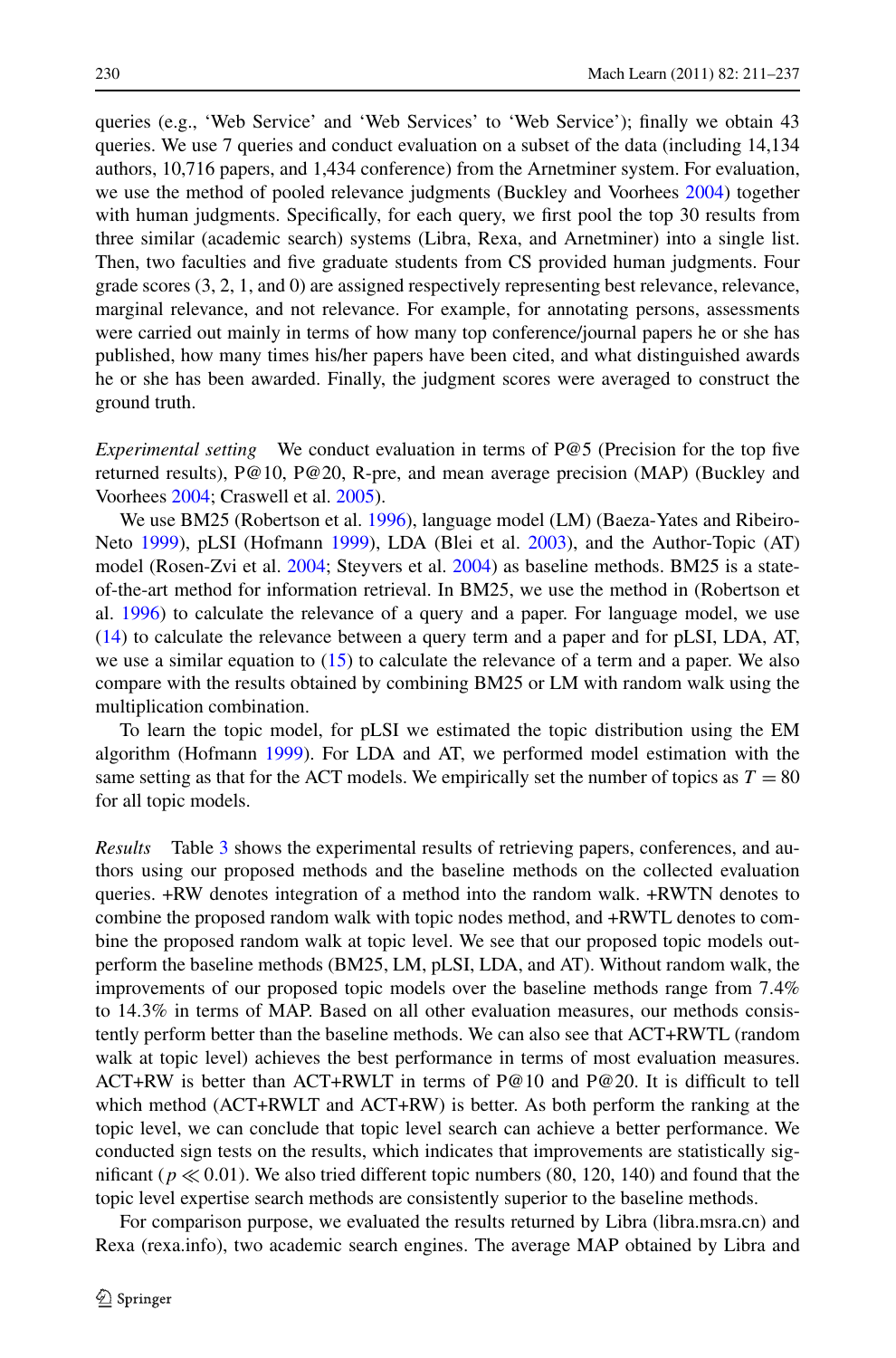<span id="page-20-0"></span>**Table 3** Performance of academic ranking approaches (%). LM—language model; pLSI—probabilistic Latent Semantic Indexing; LDA—Latent Dirichlet Allocation; AT—Author Topic Model; ACT—Author-Conference-Topic model; +RW—combining random walk

| Method          | Object     | P@5  | P@10 | P@20 | R-pre | <b>MAP</b> |
|-----------------|------------|------|------|------|-------|------------|
| <b>BM25</b>     | Paper      | 42.9 | 45.7 | 41.4 | 12.0  | 47.2       |
|                 | Author     | 77.1 | 47.1 | 26.4 | 67.5  | 85.5       |
|                 | Conference | 51.4 | 38.6 | 22.9 | 48.8  | 66.0       |
|                 | Average    | 57.1 | 43.8 | 30.2 | 42.8  | 66.2       |
| BM25+RW         | Paper      | 71.4 | 55.7 | 46.4 | 15.7  | 67.2       |
|                 | Author     | 62.9 | 47.1 | 26.4 | 64.6  | 71.9       |
|                 | Conference | 51.4 | 34.3 | 22.1 | 48.8  | 58.1       |
|                 | Average    | 61.9 | 45.7 | 31.7 | 43.1  | 65.7       |
| LM              | Paper      | 40.0 | 38.6 | 37.1 | 10.0  | 46.4       |
|                 | Author     | 65.7 | 44.3 | 25.0 | 58.8  | 73.4       |
|                 | Conference | 51.4 | 32.9 | 21.4 | 47.6  | 63.1       |
|                 | Average    | 52.4 | 38.6 | 27.9 | 38.8  | 61.0       |
| LM+RW           | Paper      | 62.9 | 55.7 | 44.3 | 12.9  | 65.3       |
| pLSI            | Author     | 71.4 | 48.6 | 25.7 | 64.6  | 83.8       |
|                 | Conference | 60.0 | 35.7 | 22.1 | 53.6  | 64.6       |
|                 | Average    | 64.8 | 46.7 | 30.7 | 43.7  | 71.2       |
| <b>LDA</b>      | Paper      | 32.5 | 33.8 | 30   | 9.7   | 40.4       |
|                 | Author     | 65.0 | 40.0 | 22.5 | 60.4  | 75.5       |
|                 | Conference | 47.5 | 36.3 | 21.3 | 45.1  | 54.1       |
|                 | Average    | 48.3 | 36.7 | 24.6 | 38.4  | 56.7       |
|                 | Paper      | 31.4 | 48.6 | 42.9 | 13.5  | 45.8       |
| AT              | Paper      | 42.9 | 48.6 | 42.9 | 13.1  | 49.3       |
|                 | Author     | 82.9 | 45.7 | 25.7 | 73.5  | 78.1       |
|                 | Average    | 62.9 | 47.1 | 34.3 | 43.3  | 63.7       |
| <b>ACT</b>      | Paper      | 42.9 | 45.7 | 43.6 | 16.6  | 51.0       |
|                 | Author     | 91.4 | 50.0 | 26.4 | 80.0  | 89.6       |
|                 | Conference | 62.9 | 41.4 | 23.6 | 60.7  | 72.3       |
|                 | Average    | 65.7 | 45.7 | 31.2 | 52.4  | 71.0       |
| ACT+RW          | Paper      | 68.6 | 61.4 | 50.7 | 17.1  | 66.6       |
|                 | Author     | 80.0 | 51.4 | 27.1 | 77.6  | 87.4       |
|                 | Conference | 62.9 | 42.9 | 23.6 | 59.5  | 72.0       |
|                 | Average    | 70.5 | 51.9 | 33.8 | 51.4  | 75.4       |
| <b>ACT+RWTN</b> | Paper      | 45.7 | 40.0 | 38.6 | 13.4  | 52.2       |
|                 | Author     | 71.4 | 44.3 | 24.3 | 65.4  | 71.5       |
|                 | Conference | 51.4 | 32.9 | 20.0 | 53.6  | 60.7       |
|                 | Average    | 56.2 | 39.1 | 27.6 | 44.1  | 61.4       |
| <b>ACT+RWTL</b> | Paper      | 71.4 | 48.6 | 37.1 | 16.0  | 70.3       |
|                 | Author     | 82.3 | 50.0 | 25.7 | 79.4  | 89.1       |
|                 | Conference | 64.3 | 45.4 | 24.1 | 64.2  | 73.9       |
|                 | Average    | 72.7 | 48.0 | 29.0 | 53.2  | 77.8       |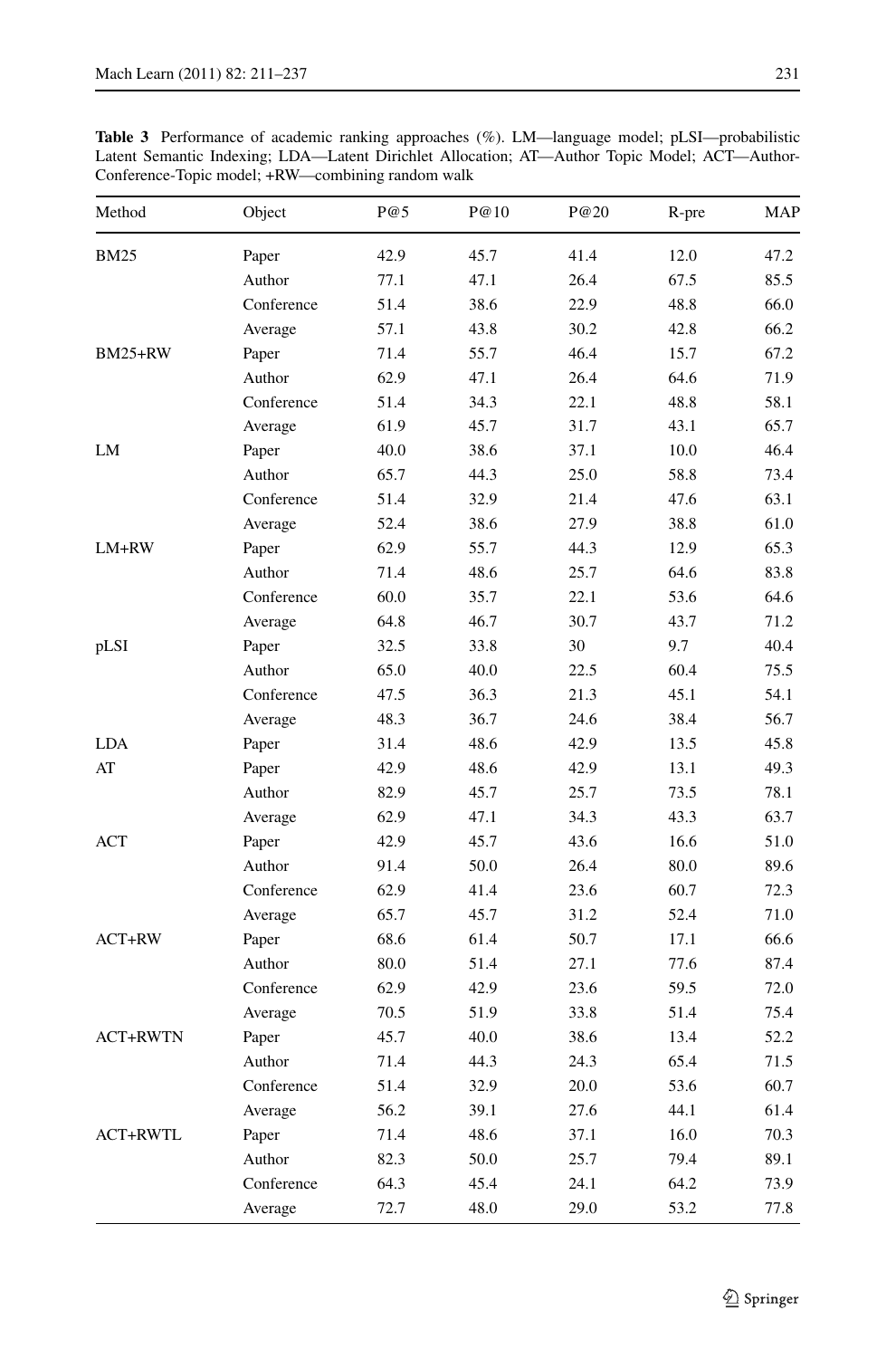Rexa on our collected queries are respectively 48*.*3% and 44*.*9%. We see that our methods clearly outperform the two systems.

#### 6.3 Citation relationship category

We evaluate the performance of citation relationship categorization. This provides us with another opportunity to quantitatively compare the proposed topical analysis approach with the existing work. Specifically, we apply the proposed approach and the multi-class SVM based baseline method to predict the category of each citation relationship.

*Evaluation measures and baseline methods* We conduct two experiments. The first experiment was to train the topic model and to categorize the citation relationship without using the prior information and the second experiment was with the prior information. In both experiments, we evaluate the performance of relationship categorization by Precision, Recall, and F1-measure, Accuracy, and Area Under the ROC Curve (AUC). The AUC score represents the area under ROC curve, which details the rate of true positives against false positives over the range of possible thresholds (Brefeld and Scheffer [2005](#page-24-9)). The area of that curve is the probability that a randomly drawn positive example has a higher decision function value than a random negative example.

We define a baseline method based on the method proposed by Nanba and Okumura (Nanba and Okumura [1999\)](#page-25-19). Specifically, we used the words appearing in the citation context as the features and defined the feature values by the number of occurrences. Then a classification model was learned for the three categories of citation relationship using the multi-class SVM (Tsochantaridis et al. [2004\)](#page-25-20). We use SVM-light, which is available at [http://svmlight.joachims.org/.](http://svmlight.joachims.org/) We choose polynomial kernel, because our preliminary experimental results show that it works best for our current task. We use the default values for the parameters in SVM-light. For categorizing the citation relationship, we apply the learned classification model to each citation relationship. We also compare with another method by combining the multi-class SVM with extracted latent topics of each paper. Specifically, we use LDA, a state-of-the-art topic model (Blei et al. [2003\)](#page-24-1), to extract topics from papers. We then use topics extracted from the citing paper and cited paper as features of a citation context to learn the classification model. We call this method multi-class SVM+LDA.

*Results* Table [4](#page-22-1) shows the result of the relationship categorization. For multi-class SVM, multi-class SVM+LDA, and Supervised CTT, we conduct five-fold cross-validation experiments as follows. We split the human labeled data into five average sets and used four of them for training and the remaining one for test. We evaluate the average performance of these methods on the data set. For unsupervised CTT, we remove the human annotated labels, and applied [\(17\)](#page-12-0) to derive the relationship category.

We see from Table [4](#page-22-1) that the extracted latent topics can be useful for identifying the relationship category. For example, by combining topics extracted by LDA into multi-class SVM, we obtain an improvement of  $+3.68\%$  in terms of F1-score. By further integrating the mixture of category-topic distribution discovered by our proposed model, we can obtain significant improvements  $(+16.33\%$  than multi-class SVM and  $+12.65\%$  than multi-class SVM+LDA in terms of F1-measure, respectively). This indicates that the proposed approach is effective for identifying the category of the citation relationship. We have also found that the performance is not satisfactory without using any prior information: the performance of Unsupervised CTT is less than half of Supervised CTT by F1-measure). This result is consistent with that of (Mei et al. [2007](#page-25-21)). It means that incorporation of the prior information into our approach is necessary.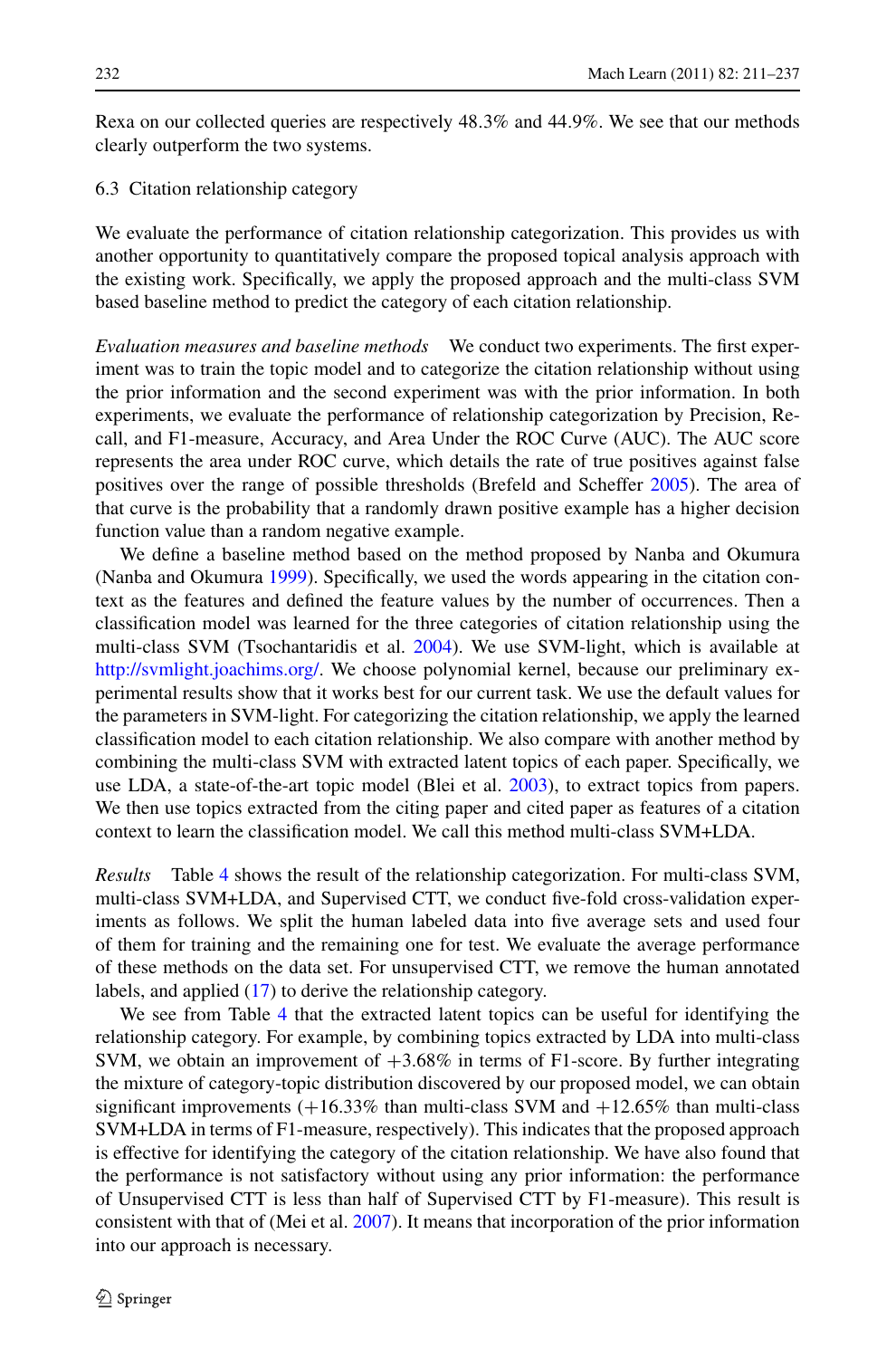| Approach            | Category        | Precision | Recall | F1-measure | Accuracy | AUC   |
|---------------------|-----------------|-----------|--------|------------|----------|-------|
| Multi-class SVM     | Basic theory    | 64.09     | 53.60  | 58.24      | 88.50    | 84.33 |
|                     | Comparable work | 77.66     | 83.34  | 80.33      | 76.59    | 83.39 |
|                     | Other           | 64.63     | 59.58  | 61.77      | 79.71    | 80.50 |
|                     | Avg.            | 68.79     | 65.51  | 66.78      | 81.60    | 82.74 |
| Multi-class SVM+LDA | Basic theory    | 66.31     | 58.56  | 61.71      | 89.24    | 86.52 |
|                     | Comparable work | 80.69     | 85.47  | 82.93      | 79.71    | 85.94 |
|                     | Other           | 69.58     | 64.36  | 66.75      | 82.42    | 84.76 |
|                     | Avg.            | 72.19     | 69.46  | 70.46      | 83.79    | 85.74 |
| Unsupervised CTT    | Basic theory    | 16.81     | 43.09  | 24.19      | 59.82    | 52.72 |
|                     | Comparable work | 60.88     | 31.48  | 41.50      | 48.81    | 54.01 |
|                     | Other           | 29.74     | 34.73  | 32.04      | 59.57    | 54.95 |
|                     | Avg.            | 35.81     | 36.44  | 32.58      | 56.07    | 53.89 |
| Supervised CTT      | Basic theory    | 57.82     | 93.92  | 71.58      | 88.91    | 90.11 |
|                     | Comparable work | 96.23     | 80.06  | 87.40      | 86.69    | 86.56 |
|                     | Other           | 89.68     | 91.02  | 90.34      | 94.66    | 74.74 |
|                     | Avg.            | 81.24     | 88.33  | 83.11      | 90.08    | 83.81 |

<span id="page-22-1"></span>**Table 4** The performance of categorizing citation relationship by Multi-class SVM and our approach (%)

<span id="page-22-0"></span>We conduct sign tests for each subtask on the results, which indicates that all the improvements of Supervised CTT over Multi-class SVM and Multi-class SVM+LDA are statistically significant ( $p \ll 0.01$ ).

#### **7 Related work**

#### 7.1 Random walk

Random walk theory gained popularity in 1973, originally used for examining stock prices and gained popularity in computer science due to the large number of Web-based networks becoming available. Considerable researches have been conducted on analyzing link structures to better understand the Web-based networks. For example, the page rank algorithm is a state-of-the-art algorithm proposed by Brin and Page to estimate the importance of a Web page (Page et al. [1999\)](#page-25-2). The basic idea in PageRank is to calculate the importance of each Web page based on the scores of the pages pointing to the page and thus Web pages pointed by many high quality pages become more important. HITS is another classic algorithm for ranking Web pages based on link analysis (Kleinberg [1999](#page-24-10)). HITS divides the notion of importance of Web pages into two related attributes: hub and authority. HITS calculates two scores respectively for hub and authority by reinforcing them via the linkage between pages. The basic idea is that a good authority page would be pointed by many high hub-scored pages and a good hub page should also point to high authority-scored pages.

Many research efforts have been made to extend the algorithms. For instance, Xi et al. [\(2004](#page-25-22)) proposed a unified link analysis framework called link fusion to consider both the inter- and intra-type link structure among multi-type inter-related data objects. Nie et al. ([2005\)](#page-25-1) propose an object-level link analysis model, called PopRank, to rank the objects within a specific domain. Liu et al. [\(2005](#page-24-11)) build a weighted, directed coauthorship network using the co-authorship relationships in digital libraries, and propose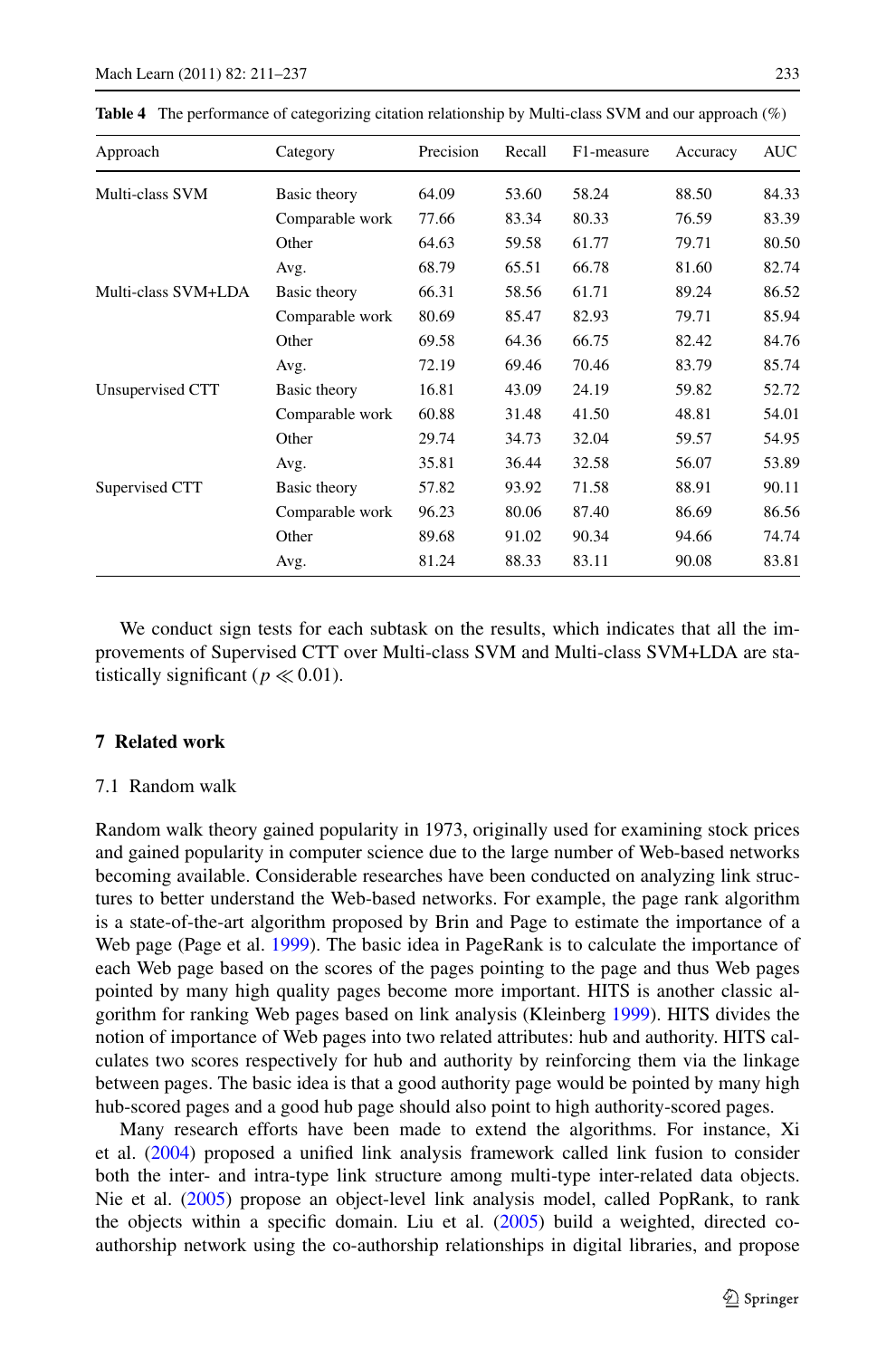an AuthorRank algorithm to rank authors. See also (Zhang et al. [2007b;](#page-26-3) Garfield [1972;](#page-24-12) Dom et al. [2003\)](#page-24-13). However, most existing methods only perform ranking by using the link information between web pages, but do not consider the topic information.

Our work is very different from the existing research since we address heterogeneous networks whereas most of the previous work focuses on homogeneous networks (that is, the type of objects in the network is unique, e.g., only web pages). Moreover, we develop different methods to conduct random walk at the topic level. We note that some efforts (Xi et al. [2004](#page-25-22), [2005](#page-26-4); Nie et al. [2005\)](#page-25-1) have also been placed for addressing the heterogeneous networks. However, none of them consider the topic information in the random walk.

#### 7.2 Topic model

Considerable work has been conducted for learning topics from text. For example, Hofmann ([1999\)](#page-24-0) proposes the probabilistic latent semantic indexing (pLSI) and applies it to information retrieval (IR).

Blei et al. [\(2003](#page-24-1)) introduce a three-level model, called Latent Dirichlet Allocation (LDA). The generative process of LDA closely resembles pLSI except that in pLSI, the topic mixture is conditioned on each document while in LDA, the topic mixture is drawn from a conjugate Dirichlet prior that remains the same for all documents. However, the two models does not consider the link information, thus they cannot model the citation relationships in our problem.s

Several extensions of the topic model have been proposed, for example, the Author model (McCallum [1999](#page-25-23)), and the Author-Topic model (Rosen-Zvi et al. [2004;](#page-25-18) Steyvers et al. [2004](#page-25-5)). The major difference of the proposed CTT model from the existing model is that we incorporate the citation relationship and the citation category information into the topic modeling process.

McCallum et al. have also studied several topic models in social network analysis (McCallum et al. [2007\)](#page-25-3). They propose the Author-Recipient-Topic (ART) model, which learns topic distributions based on emails sent between people.

Compared with these prior work, in this paper, we present two topic models: ACT and CTT models. The former is to simultaneously model topics of different objects in the academic network and the latter is to model topic distribution of links.

# 7.3 Academic search

For academic search, several research issues have been intensively investigated, e.g. expert finding and paper suggestion.

Expert finding is one of the most important issues for mining social networks. For example, both Nie et al. ([2007\)](#page-25-24) and Balog et al. ([2006\)](#page-24-14) propose extended language models to address the expert finding problem. TREC also provides a platform for researchers to empirically evaluate their methods for expert finding (Craswell et al. [2005](#page-24-8)). McNee et al. [\(2002](#page-25-25)) employ collaborative filtering in citation network to recommend citations.

In addition, a few systems have been developed for academic search such as, [scholar.](http://scholar.google.com) [google.com](http://scholar.google.com), [libra.msra.cn](http://libra.msra.cn), [citeseer.ist.psu,](http://citeseer.ist.psu) and [Rexa.info](http://Rexa.info). Though much work has been performed, to the best of our knowledge, the problem of topic level expertise search over heterogeneous networks has not been sufficiently investigated. Our system addresses all these problems holistically. The proposed approach can achieve a better performance on expertise search than existing system by taking advantage of the topic information.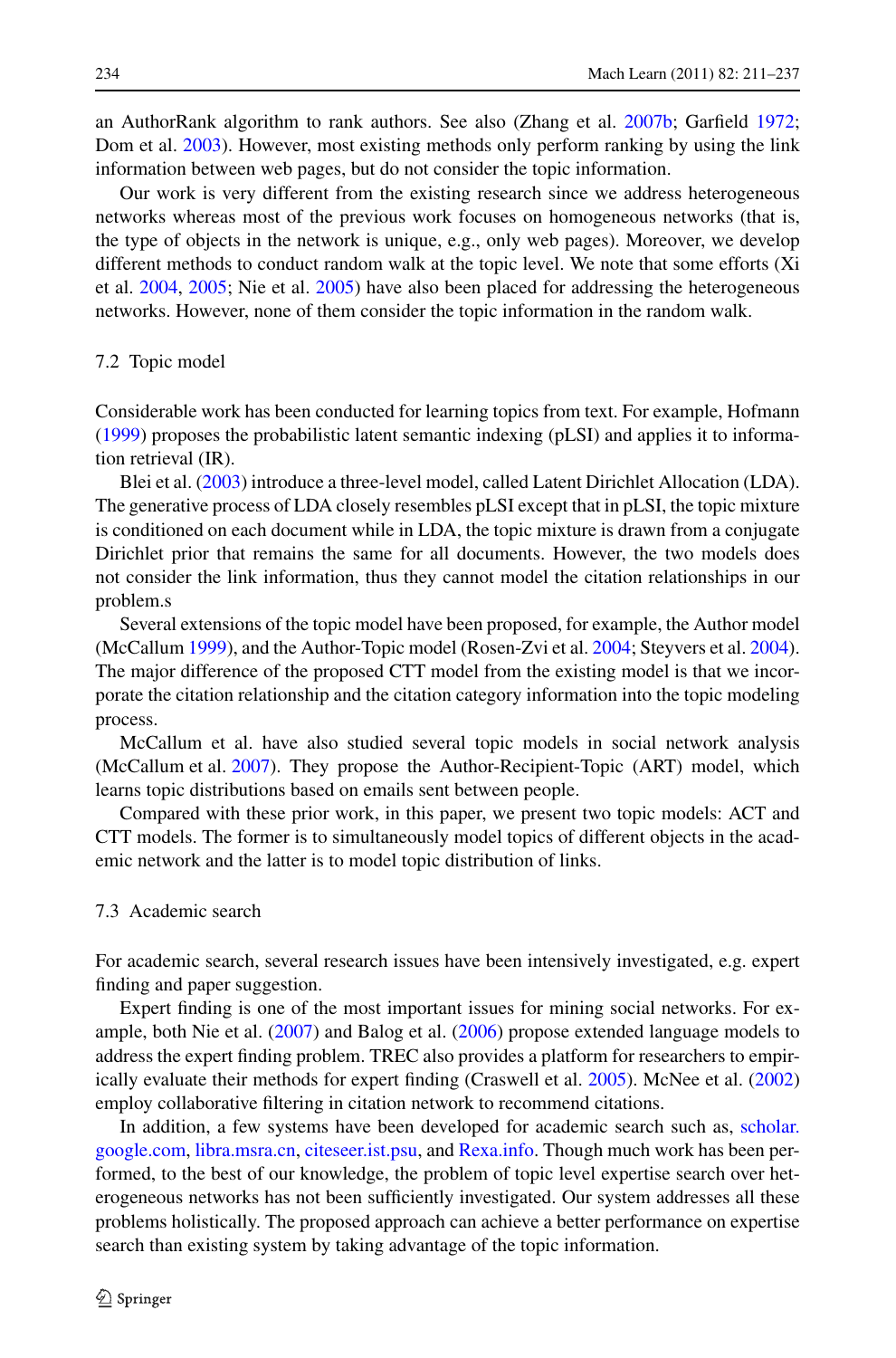### <span id="page-24-2"></span>**8 Conclusion**

In this paper, we introduce the notion of topic level expertise search and propose methods to address this problem. Specifically, we present two topic models to model the heterogeneous academic network. The first ACT model can model the different objects simultaneously; while the second CTT model can model the link (citation relationship) into the topic model. Based on the topic modeling results, we study three important search/mining issues: expertise search, citation tracing analysis, and topical graph search. Experimental results on expertise search and citation relationship categorization show that the topic level analysis can effectively improve the performance of academic search (+15.4% in terms of MAP) and citation relationship categorization  $(+16.3\%)$ .

The general problem of topic level expertise search represents an new and interesting research direction in heterogeneous social networks. There are many potential future directions of this work. It would be interesting to further investigate novel topic models for in-depth analysis of the academic network. It would be also interesting to study the influence between different types of objects in the heterogeneous network. Another potential issue is to apply the proposed approaches to other domain such as company search, local search, and blog search.

<span id="page-24-6"></span><span id="page-24-4"></span>**Acknowledgements** The work is supported by the Natural Science Foundation of China (No. 60703059, No. 60973102), Chinese National Key Foundation Research (No. 60933013), National High-tech R&D Program (No. 2009AA01Z138), and Chinese Young Faculty Research Fund (No. 20070003093). We also thank Prof. Philip Yu for his valuable suggestions.

## <span id="page-24-14"></span><span id="page-24-3"></span>**References**

- <span id="page-24-9"></span><span id="page-24-1"></span>Andrieu, C., de Freitas, N., Doucet, A., & Jordan, M. I. (2003). An introduction to mcmc for machine learning. *Machine Learning*, *50*, 5–43.
- <span id="page-24-7"></span>Asuncion, A., Welling, M., Smyth, P., & Teh, Y. W. (2009). On smoothing and inference for topic models. In *Proceedings of the twenty-fifth annual conference on uncertainty in artificial intelligence (UAI'09)* (pp. 27–34).
- Baeza-Yates, R., & Ribeiro-Neto, B. (1999). *Modern information retrieval*. New York: ACM.
- <span id="page-24-8"></span>Balog, K., Azzopardi, L., & de Rijke, M. (2006). Formal models for expert finding in enterprise corpora. In *Proceedings of the 29th ACM SIGIR international conference on information retrieval (SIGIR'2006)* (pp. 43–55).
- <span id="page-24-13"></span><span id="page-24-12"></span>Blei, D. M., Ng, A. Y., & Jordan, M. I. (2003). Latent Dirichlet allocation. *Journal of Machine Learning Research*, *3*, 993–1022.
- <span id="page-24-5"></span>Brefeld, U., & Scheffer, T. (2005). Auc maximizing support vector learning. In *Proceedings of ICML'05 workshop on ROC analysis in machine learning*.
- <span id="page-24-0"></span>Buckley, C., & Voorhees, E. M. (2004). Retrieval evaluation with incomplete information. In *Proceedings of the 27th annual international ACM SIGIR conference on research and development in information retrieval (SIGIR'04)* (pp. 25–32).
- <span id="page-24-11"></span><span id="page-24-10"></span>Craswell, N., de Vries, A. P., & Soboroff, I. (2005). Overview of the trec-2005 enterprise track. In *TREC 2005 conference notebook* (pp. 199–205).
- Dom, B., Eiron, I., Cozzi, A., & Zhang, Y. (2003). Graph-based ranking algorithms for e-mail expertise analysis. In *Data mining and knowledge discovery* (pp. 42–48).
- Garfield, E. (1972). Citation analysis as a tool in journal evaluation. *Science*, *178*(4060), 471–479.
- Griffiths, T. L., & Steyvers, M. (2004). Finding scientific topics. In *Proceedings of the national academy of sciences (PNAS'04)* (pp. 5228–5235).
- Hofmann, T. (1999). Probabilistic latent semantic indexing. In *Proceedings of the 22nd international conference on research and development in information retrieval (SIGIR'99)* (pp. 50–57).
- Kleinberg, J. M. (1999). Authoritative sources in a hyperlinked environment. *Journal of the ACM*, *46*(5), 604–632.
- Liu, X., Bollen, J., Nelson, M. L., & de Sompel, H. V. (2005). Co-authorship networks in the digital library research community. *Information Processing & Management*, *41*(6), 681–682.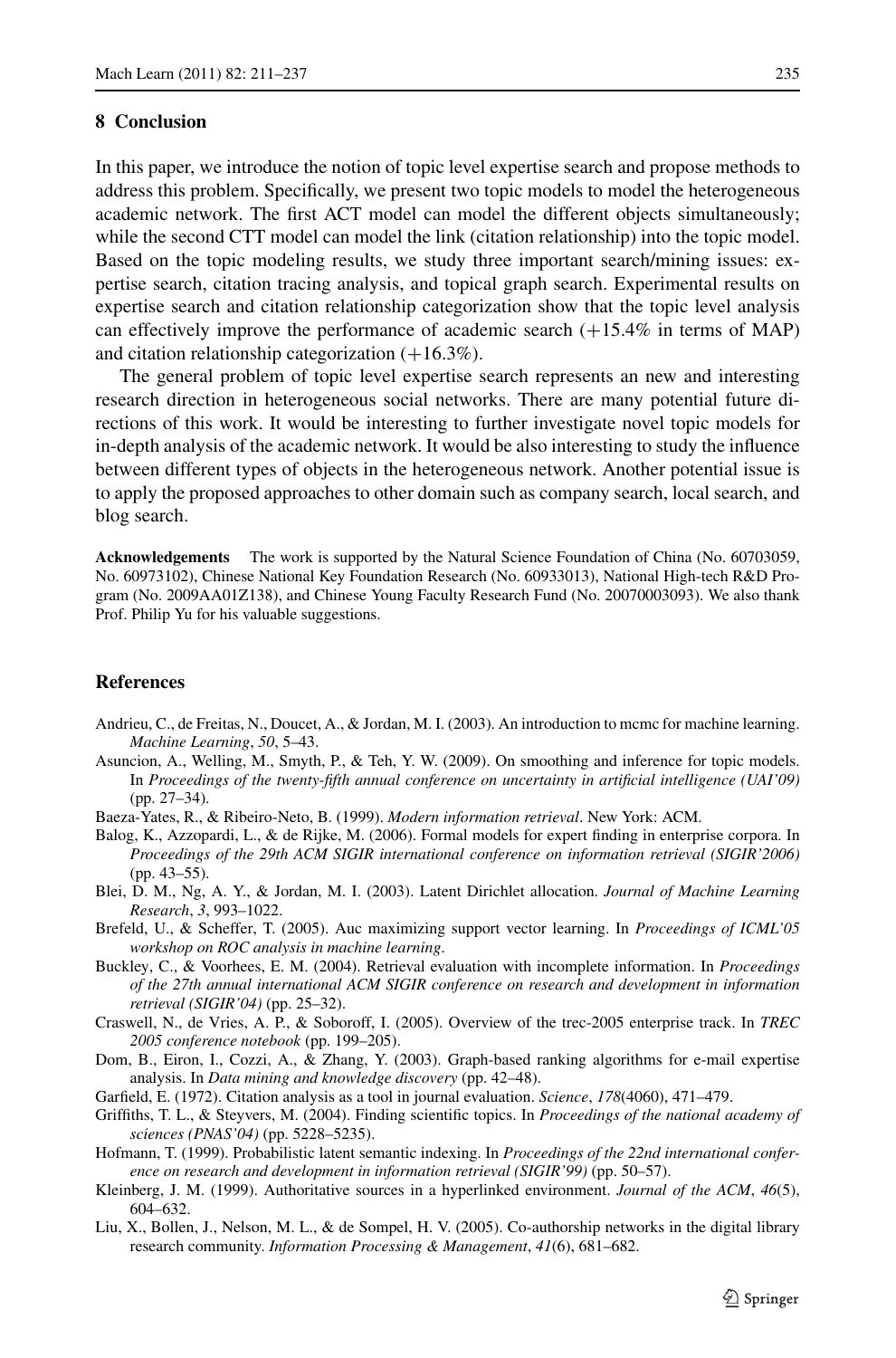- <span id="page-25-25"></span><span id="page-25-23"></span><span id="page-25-21"></span><span id="page-25-14"></span><span id="page-25-3"></span>McCallum, A. (1999). Multi-label text classification with a mixture model trained by em. In *Proceedings of AAAI'99 workshop on text learning*.
- <span id="page-25-4"></span>McCallum, A., Wang, X., & Corrada-Emmanuel, A. (2007). Topic and role discovery in social networks with experiments on enron and academic email. *Journal of Artificial Intelligence Research (JAIR)*, *30*, 249–272.
- <span id="page-25-10"></span>McDonell, K. J. (1977). An inverted index implementation. *The Computer Journal*, *20*(1), 116–123.
- <span id="page-25-12"></span>McNee, S. M., Albert, I., Cosley, D., Gopalkrishnan, P., Lam, S. K., Rashid, A. M., Konstan, J. A., & Riedl, J. (2002). On the recommending of citations for research papers. In *Proceedings of the 2002 ACM conference on computer supported cooperative work (CSCW'02)* (pp. 116–125).
- <span id="page-25-13"></span>Mei, Q., Ling, X., Wondra, M., Su, H., & Zhai, C. (2007). Topic sentiment mixture: modeling facets and opinions in weblogs. In *Proceedings of the 16th international conference on world wide web (WWW'07)* (pp. 171–180).
- <span id="page-25-19"></span>Mimno, D., & McCallum, A. (2007). Expertise modeling for matching papers with reviewers. In *Proceedings of the 13th ACM SIGKDD international conference on knowledge discovery and data mining (SIGKDD'07)* (pp. 500–509).
- <span id="page-25-16"></span><span id="page-25-1"></span>Minka, T. (2003). Estimating a Dirichlet distribution. In *Technique report*. [http://research.microsoft.](http://research.microsoft.com/minka/papers/dirichlet/) [com/minka/papers/dirichlet/.](http://research.microsoft.com/minka/papers/dirichlet/)
- <span id="page-25-24"></span>Moffat, A., & Zobel, J. (1996). Self-indexing inverted files for fast text retrieval. *ACM Transactions on Information Systems*, *14*(4), 349–379.
- <span id="page-25-2"></span>Moffat, A., Zobel, J., & Sacks-Davis, R. (1994). Memory efficient ranking. *Information Processing and Management*, *30*(6), 733–744.
- <span id="page-25-17"></span>Nanba, H., & Okumura, M. (1999). Towards multi-paper summarization using reference information. In *Proceedings of the sixteenth international joint conference on artificial intelligence (IJCAI'99)* (pp. 926– 931).
- <span id="page-25-18"></span>Newman, D., Asuncion, A., Smyth, P., & Welling, M. (2007). Distributed inference for latent Dirichlet allocation. In *Proceedings of the 19th neural information processing systems (NIPS'07)*.
- <span id="page-25-15"></span>Nie, Z., Zhang, Y., Wen, J.-R., & Ma, W.-Y. (2005). Object-level ranking: bringing order to web objects. In *Proceedings of the 14th international conference on world wide web (WWW'05)* (pp. 567–574).
- <span id="page-25-5"></span>Nie, Z., Ma, Y., Shi, S., Wen, J.-R., & Ma, W.-Y. (2007). Web object retrieval. In *Proceedings of the 16th international conference on world wide web (WWW'07)* (pp. 81–90).
- <span id="page-25-7"></span>Page, L., Brin, S., Motwani, R., & Winograd, T. (1999). *The pagerank citation ranking: bringing order to the web* (Technical Report SIDL-WP-1999-0120). Stanford University.
- <span id="page-25-6"></span>Robertson, S. E., Walker, S., Hancock-Beaulieu, M., Gatford, M., & Payne, A. (1996). Okapi at trec-4. In *Text retrieval conference*.
- <span id="page-25-9"></span>Rosen-Zvi, M., Griffiths, T., Steyvers, M., & Smyth, P. (2004). The author-topic model for authors and documents. In *Proceedings of the 20th international conference on uncertainty in artificial intelligence (UAI'04)* (pp. 487–494).
- <span id="page-25-11"></span>Salton, G., & McGill, M. J. (1986). *Introduction to modern information retrieval*. McGraw-Hill, New York.
- Steyvers, M., Smyth, P., & Griffiths, T. (2004). Probabilistic author-topic models for information discovery. In *Proceedings of the 10th ACM SIGKDD international conference on knowledge discovery and data mining (SIGKDD'04)* (pp. 306–315).
- <span id="page-25-0"></span>Tang, J., Hong, M., Li, J., & Liang, B. (2006). Tree-structured conditional random fields for semantic annotation. In *Proceedings of the 5th international semantic web conference (ISWC'06)* (pp. 640–653).
- <span id="page-25-20"></span>Tang, J., Zhang, D., & Yao, L. (2007). Social network extraction of academic researchers. In *Proceedings of 2007 IEEE international conference on data mining (ICDM'07)* (pp. 292–301).
- <span id="page-25-8"></span>Tang, J., Zhang, J., Yao, L., Li, J., Zhang, L., & Su, Z. (2008a). Arnetminer: extraction and mining of academic social networks. In *Proceedings of the 14th ACM SIGKDD international conference on knowledge discovery and data mining (SIGKDD'08)* (pp. 990–998).
- <span id="page-25-22"></span>Tang, J., Jin, R., & Zhang, J. (2008b). A topic modeling approach and its integration into the random walk framework for academic search. In *Proceedings of 2008 IEEE international conference on data mining (ICDM'08)* (pp. 1055–1060).
- Tang, J., Yao, L., Zhang, D., & Zhang, J. (2010, to appear). A combination approach to web user profiling. *ACM Transactions on Knowledge Discovery from Data*.
- Tsochantaridis, I., Hofmann, T., Joachims, T., & Altun, Y. (2004). Support vector machine learning for interdependent and structured output spaces. In *Proceedings of the twenty-first international conference on machine learning (ICML'04)* (pp. 823–830).
- Wainwright, M. J., Jaakkola, T., & Willsky, A. S. (2001). Tree-based reparameterization for approximate estimation on loopy graphs. In *Proceedings of the 13th neural information processing systems (NIPS'01)* (pp. 1001–1008).
- Xi, W., Zhang, B., Chen, Z., Lu, Y., Yan, S., Ma, W.-Y., & Fox, E. A. (2004). Link fusion: a unified link analysis framework for multi-type interrelated data objects. In *Proceedings of the 13th international conference on world wide web (WWW'04)* (pp. 319–327).